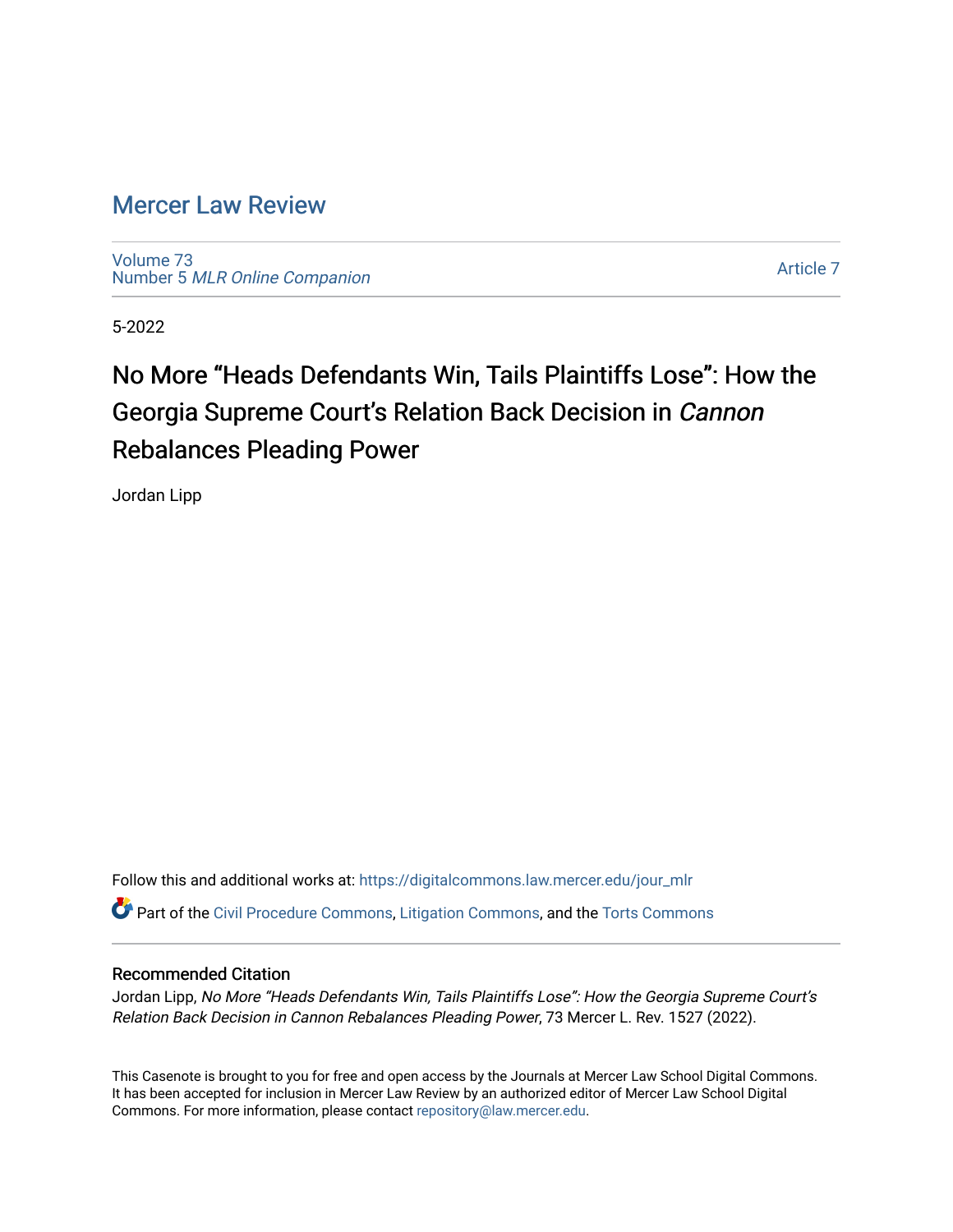# **No More "Heads Defendants Win, Tails Plaintiffs Lose": How the Georgia Supreme Court's Relation Back Decision in** *Cannon* **Rebalances Pleading Power**

# **Jordan Lipp\***

#### I. INTRODUCTION

Imagine your daughter dying in a high-speed police chase—when she was not even the driver that evaded police or caused the crash. You want to hold someone accountable, but you do not know who the right person is if you sue: the deputy, the sheriff in his personal capacity, the sheriff in his official capacity, the county, the sheriff's office, the county commissioners, the insurer of the police car? You sue the wrong one, and it is too late. Now what?

Thankfully for you, Georgia has forgiving pleading standards.1 Relation back is a legal fiction that assumes a claim was brought before

<sup>\*</sup>Thank you, Professor Longan, for your constant writing advice, editing tips, and encouragement. I would also like to thank my dad and mom, Shane and Renee Lipp, for encouraging me to go to law school in the first place. Finally, and most importantly, thank you to my fiancée (and, just after the time of this publication, wife!) Sam Thompson for your support and love. I am so thankful God led me to you.

<sup>1.</sup> Many times, Georgia courts will allow a plaintiff to add a new defendant to the lawsuit. *See* O.C.G.A. § 9-11-21 (2021) (governing amendments to pleadings before the statute of limitations expires); *Cf.* Atlanta Women's Specialists, LLC v. Trabue, 310 Ga. 331, 333, 850 S.E.2d 748, 752 (2020) (noting that Georgia "advances liberality of pleading"). Moreover, even after the expiration of the statute of limitations, Georgia's Civil Practice Act provides a solution to get the right defendant in court by substituting out one defendant for another unnamed one. Plainly, if a party knows about the lawsuit, statutes of limitations would unfairly and "mechanically" prevent a plaintiff from obtaining relief when the defendant otherwise receives notice. Sam Finley, Inc. v. Interstate Fire Ins. Co., 135 Ga. App. 14, 16, 217 S.E.2d 358, 360 (1975).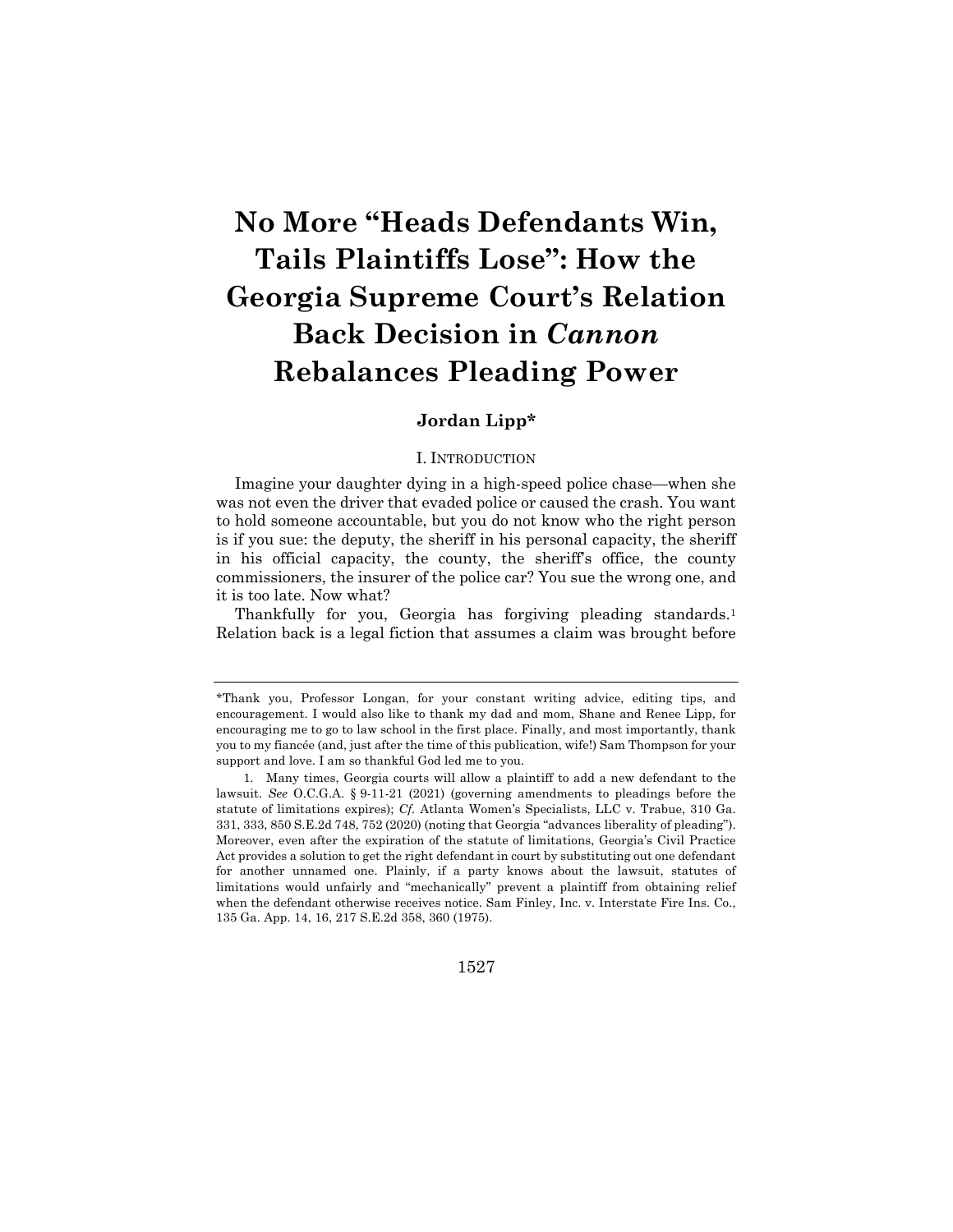the statute of limitations2 expired, circumventing those statutory requirements.3 But courts must also consider fairness to the new defendant who believed that claim, for which the new defendant now faces liability, was time-barred and void.4

Indeed, as Georgia courts made decisions balancing those interests, they started to reach unpredictable results because they employed different analytical frameworks. After fifty years of Georgia Court of Appeals decisions, the Georgia Supreme Court weighed in for the first time. The court held that relation back applies when a proposed defendant knew or should have known it would have been a party defendant, had the plaintiff not made a legal or factual mistake.<sup>5</sup>

#### II. FACTUAL BACKGROUND

Jessica Cannon was a passenger in a car that fled police in a highspeed chase.<sup>6</sup> On September 14, 2015, she was riding in a Jeep when its driver tried to escape deputy Golden Sanders, who initiated a pursuit, eventually ending in a fiery crash with a tractor-trailer which killed Jessica and the driver.7

Jessica's parents presented<sup>8</sup> their claim via a required "ante litem" notice to Oconee County (County), the sheriff's office, and other government entities.9 On January 17, 2017, the Cannons sued the County for wrongful death.10 They alleged in the complaint that Oconee

7*. Id.*

8*. See* O.C.G.A. § 36-11-1 (2021) (requiring plaintiffs who seek to sue a county to present their claim to the county, via an ante litem notice, within twelve months of the claim accruing, or the statute bars the claim).

<sup>2.</sup> "A law that bars claims after a specified period; a statute establishing a time limit for suing in a civil case, based on the date when the claim accrued[.]" *Statute of Limitations*, BLACK'S LAW DICTIONARY (11th ed. 2019).

<sup>3.</sup> "The doctrine that an act done at a later time is, under certain circumstances, treated as though it occurred at an earlier time." *Relation Back*, BLACK'S LAW DICTIONARY (11th ed. 2019).

<sup>4</sup>*. Sam Finley, Inc.*, 135 Ga. App. at 18, 217 S.E.2d at 361 (discussing the protections that statutes of limitations offer but concluding that when a person otherwise has notice of a claim, it is fair to bring her into court and make her defend against it). Generally, Georgia courts seek to resolve claims on the merits, not to allow a party to win by "tak[ing] advantage of [a] plaintiff's pleading mistakes." *Id.*

<sup>5.</sup> Oconee Cnty. v. Cannon*,* 310 Ga. 728, 734, 854 S.E.2d 531, 537 (2021).

<sup>6</sup>*. Id.* at 729, 854 S.E.2d at 533.

<sup>9</sup>*. Cannon*, 310 Ga. at 729, 854 S.E.2d at 533.

<sup>10.</sup> Cannon v. Oconee Cnty., 353 Ga. App. 296, 297, 835 S.E.2d 753, 755 (2019), *vacated and remanded*, 310 Ga. 728, 854 S.E.2d 531 (2021). For background, individuals sometimes recover damages for the homicide of another person. *See, e.g.*, O.C.G.A. § 51-4-1 (2021). For example, wrongful death includes the "death of a human being [which] results from a crime,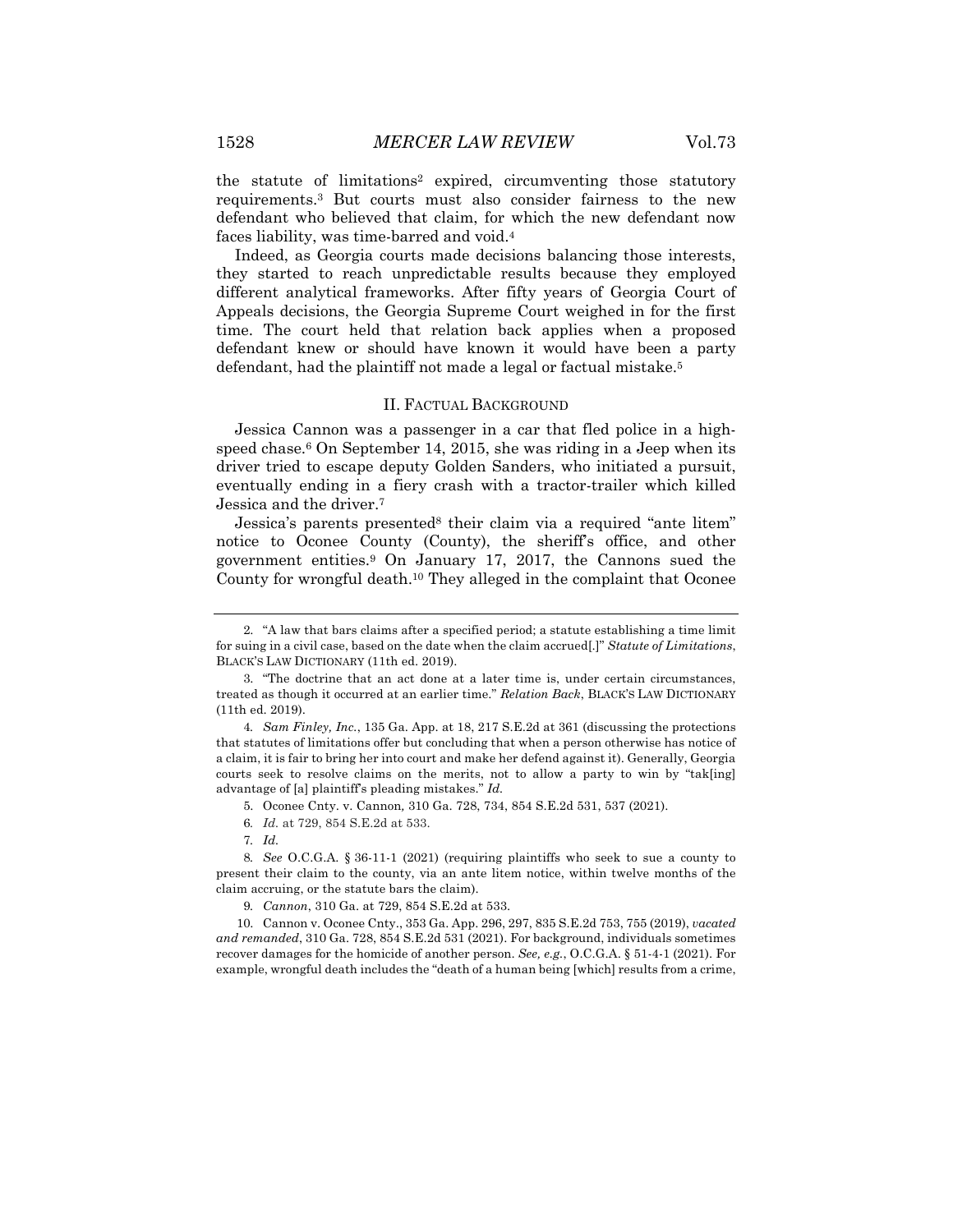County was liable, via respondeat superior, $11$  for deputy Sanders's actions. In the answer, Oconee County generally denied<sup>12</sup> the complaint's paragraph that alleged the County was liable for the deputy's actions in continuing the chase in an unsafe manner<sup>13</sup> but did not further reveal who employed him. In fact, however, Sheriff Scott Berry, in his official capacity, was the deputy's employer and the correct defendant.14

During discovery, the County did the Cannons no favors. First, it surreptitiously collaborated with the sheriff's office to respond to discovery requests in misleading ways.15 For instance, the Cannons sent requests to the County regarding "your employees" but which only requested information on deputies, to which the County responded but never explained that the deputies were not its employees.16 Second, the County appointed Sheriff Scott Berry as its Rule 30(b)(6)17 deponent: Sheriff Berry and Oconee County were one in the same for purposes of that deposition.<sup>18</sup> Third, in a letter concerning an open records request<sup>19</sup>

11. O.C.G.A. § 51-2-2 (2021) ("Every person shall be liable for torts committed by his . . . servant by his command or in the prosecution and within the scope of his business, whether the same are committed by negligence or voluntarily.").

12. O.C.G.A. § 9-11-8(b) (2021) (allowing a defendant to deny all allegations in a pleading, except the specific paragraphs or assertions that the defendant expressly admits).

13. Law enforcement cannot start or continue to chase a fleeing suspect when that pursuit recklessly disregards police procedures and causes property damage, injury, or, as here, death. O.C.G.A. § 40-6-6(d)(2) (2021).

14*. Cannon*, 310 Ga. at 728–29, 854 S.E.2d at 533–34.

15*. Id.* at 729, 854 S.E.2d at 534 (noting that representatives of the Oconee County Sheriff's Office "were involved in gathering the information to answer Plaintiffs' discovery requests"). Parties must answer all discovery requests fully and truthfully. O.C.G.A. § 9-11-37(d)(1) (2021).

16*. Cannon*, 310 Ga. at 729, 854 S.E.2d at 534. The County would later argue that those same deputies were not its employees.

17*. See* O.C.G.A. § 9-11-30(b)(6) (2021) (allowing a plaintiff to name an entity in a deposition notice, and, in turn, requiring the defendant entity to appoint any individual it chooses to testify "as to matters known or reasonably available to the organization[,]" such that the appointed deponent's testimony is the binding testimony of the defendant entity).

18*. Cannon*, 310 Ga. at 729, 854 S.E.2d at 534.

19. The Open Records Act allows citizens to request inspection of many types of public records. However, the statute excepts attorney-client privileged communications between the governmental agency and its counsel. O.C.G.A.  $\S 50-18-72(a)(41)$  (specifying that "[r]ecords containing communications subject to the attorney-client privilege recognized by state law" are not subject to inspection requests).

from criminal or other negligence, or from property which has been defectively manufactured, whether or not as the result of negligence." *Id.* Specifically, section 51-4-4 of the Official Code of Georgia Annotated allows parents to recover for the wrongful death of their child. O.C.G.A. § 51-4-4 (2021); *see also* O.C.G.A. § 19-7-1 (2021) (specifying that "[t]he intent of [the wrongful death cause of action] is to provide a right of recovery [for parents] in every case of the homicide of a child who does not leave a spouse or child").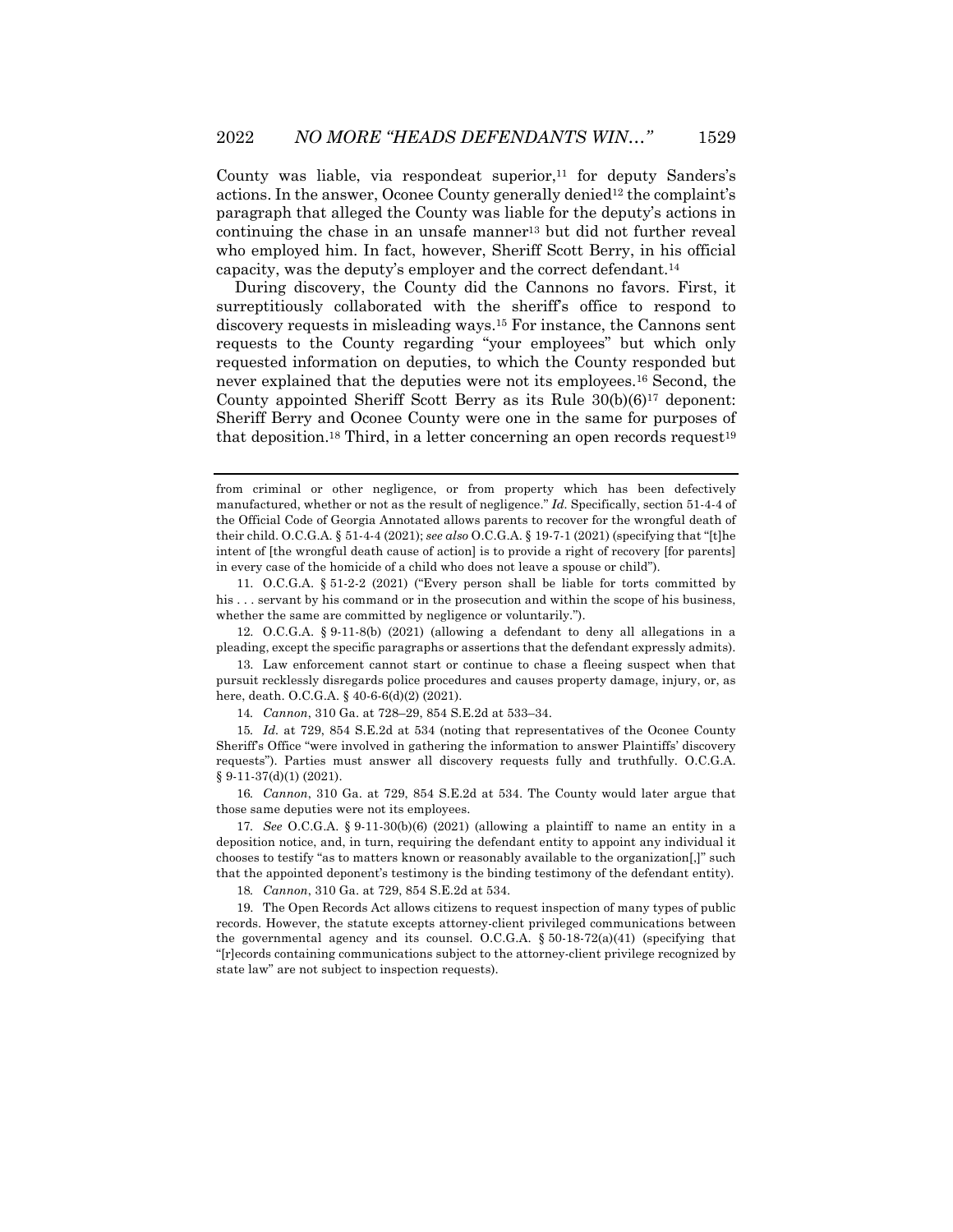that the Cannons sent, Sheriff Berry claimed that those communications between the sheriff's office and the County's attorney were privileged because Terry Williams, the County's counsel, represented Sheriff Berry, too. <sup>20</sup> Last, the Cannons served an interrogatory asking the County to specify any other potential parties to the lawsuit, to which the County objected and only listed the driver of the Jeep during the chase.21 At no point during discovery did Oconee County specify or suggest that Sheriff Berry was the only proper defendant.<sup>22</sup>

The statute of limitations expired September 14, 2017, two years after the crash.23 Eleven months later, Oconee County moved for summary judgment, arguing that it did not employ deputies and could not be liable.<sup>24</sup> The Cannons jointly filed a response to the motion for summary judgment and their own motion for leave to substitute Sheriff Berry, in his official capacity, as the defendant. The Oconee County Superior Court granted the County's and denied the Cannons' motions for two reasons. First, the trial court granted summary judgment to Oconee County because it ruled that Deputy Sanders was an employee of the sheriff, not the County; the County could not be liable through respondeat superior for a non-employee's acts.25 Second, it denied the Cannons' motion to substitute because the Cannons were factually aware that Sheriff Berry existed;26 thus, the plaintiffs could not have made a mistake concerning

24*. Cannon*, 310 Ga. at 730, 854 S.E.2d at 534. Summary judgment allows a court to adjudicate a claim, before it reaches a factfinder, when the record "show[s,] [1] that there is no genuine issue as to any material fact and [2] that the moving party is entitled to a judgment as a matter of law." O.C.G.A. § 9-11-56(c) (2021).

25*. Cannon*, 310 Ga. at 730, 854 S.E.2d at 534*.*

26. Under section 36-92-3(b) of the Official Code of Georgia Annotated, a county is not liable for the acts of a deputy sheriff because a county does not employ the sheriff's deputies. O.C.G.A. § 36-92-3(b) (2021); Gilbert v. Richardson, 264 Ga. 744, 753–54, 452 S.E.2d 476, 483–84 (1994) (holding that deputies are employees of the sheriff, acting in her official capacity, such that the sheriff is responsible for torts deputies commit, not the county); Green v. Baldwin Cnty. Bd. of Comm'rs, 355 Ga. App. 120, 121, 842 S.E.2d 916, 917 (2020) ("[D]eputy sheriffs are employees of the sheriff, not the county, and the county cannot be held vicariously liable as their principal.") (citations omitted). Indeed, a county is an improper defendant: a plaintiff can only sue the local sheriff in his official capacity for the acts of a deputy. *See id.*; Brown v. Dorsey, 276 Ga. App. 851, 856, 625 S.E.2d 16, 21 (2005) (citing Lowe v. Jones Cnty., 231 Ga. App. 372, 373, 499 S.E.2d 348, 350 (1998)); Brown v. Jackson, 221 Ga. App. 200, 201, 470 S.E.2d 786, 787 (1996).

<sup>20</sup>*. Cannon*, 310 Ga. at 729–30, 854 S.E.2d at 534.

<sup>21</sup>*. Cannon*, 353 Ga. App. at 297, 835 S.E.2d at 755.

<sup>22.</sup> Brief of Respondents at 1–2, Oconee Cnty. v. Cannon, 310 Ga. 728, 854 S.E.2d 531 (2021) (No. S20G0584).

<sup>23</sup>*. See* O.C.G.A. § 9-3-33 (2021) (allowing two years from the time a personal injury claim accrues to bring a lawsuit).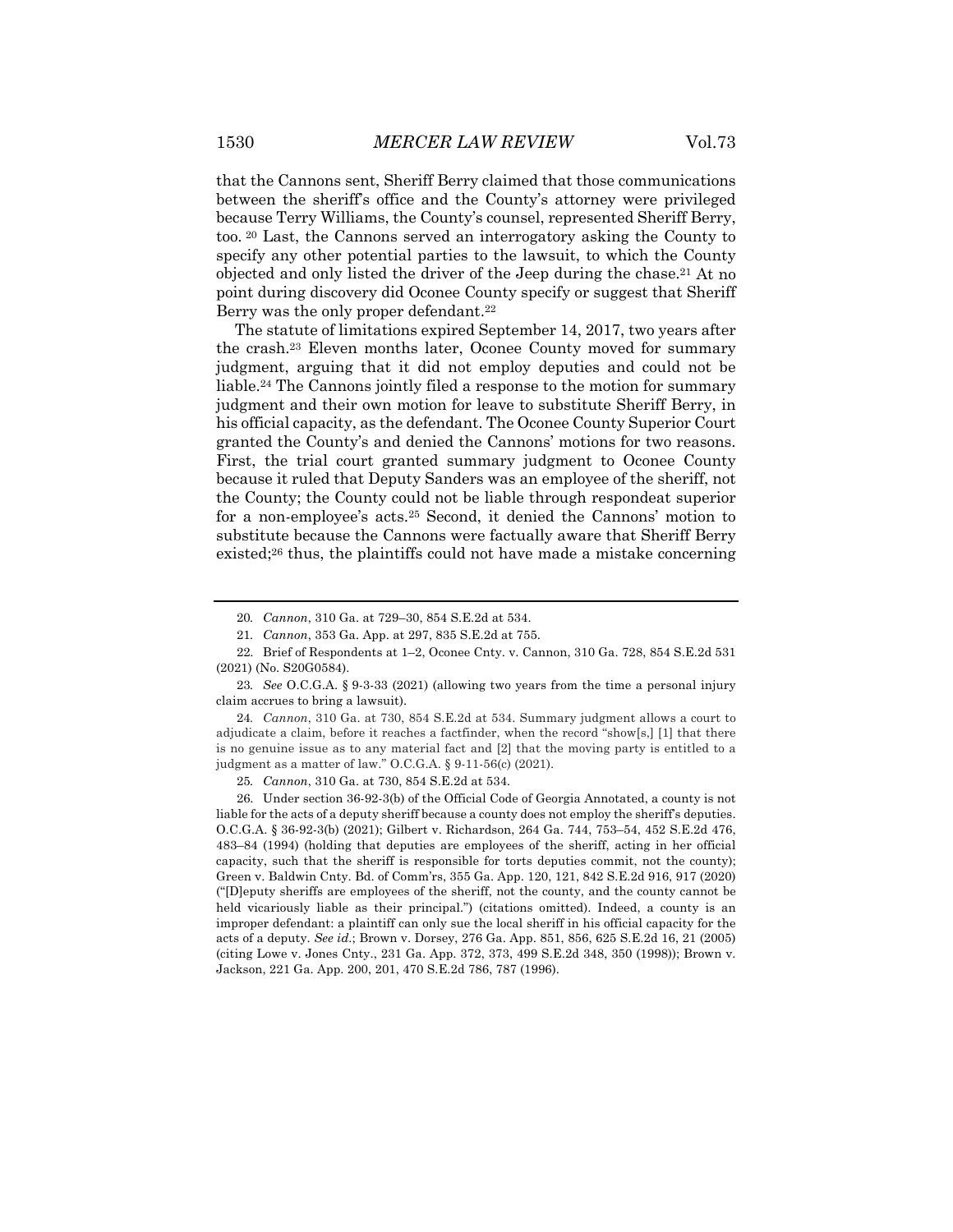the proper defendant's identity. Likewise, no evidence supported that Sheriff Berry knew or should have known about the litigation.27

On direct appeal,28 the Court of Appeals of Georgia affirmed the summary judgment ruling but reversed the denial of the Cannons' motion to substitute.29 The court of appeals analogized the case to past cases that allowed plaintiffs to substitute closely related corporations for one another in a lawsuit. In turn, it attempted to distinguish cases in which a plaintiff sought to add an individual as a defendant, which the court contended was a separate line of cases.30

The Georgia Supreme Court granted certiorari and affirmed both court of appeals's rulings but, instead of reversing and rendering a decision, it remanded the case back to the trial court for further consideration in light of its decision.31 The court held that the relation back doctrine applies when the proper defendant—here, Sheriff Berry—knew or should have known the plaintiff would have sued it before the statute of limitations expired, had the plaintiff not made a mistake concerning the identity of the proper party.32 The Court disapproved of cases that (1) analyzed the plaintiff's knowledge or (2) rejected relation back because a plaintiff made a mistake of law.33

#### III. LEGAL BACKGROUND

When a plaintiff seeks to substitute a new defendant into a lawsuit after the statute of limitations expires, the plaintiff must satisfy section 9-11-15(c) of the Official Code of Georgia Annotated.34 Relation back acts as a pressure release valve when harsh statutes of limitation prevent

<sup>27</sup>*. Cannon*, 310 Ga. at 730, 854 S.E.2d at 534.

<sup>28.</sup> The Cannons also sought review of the trial court's denial of their motion for discovery sanctions. *Id.* at 737 n.9, 854 S.E.2d at 539. This Casenote will focus on the relation back issue because the court of appeals and supreme court did not address discovery sanctions. *Id.*

<sup>29</sup>*. Cannon*, 353 Ga. App. at 299–301, 835 S.E.2d at 756–57.

<sup>30.</sup> This Casenote disputes the Georgia Court of Appeals's assertion that its rulings are reconcilable in that way. Courts often allowed relation back, even when the party to be substituted was an individual.

<sup>31</sup>*. Cannon*, 310 Ga. at 737, 854 S.E.2d at 539.

<sup>32</sup>*. Id.* at 734, 854 S.E.2d at 537 (holding that "the proper question in determining whether the third condition of relation-back is met is not whether the *plaintiff* knew or should have known the identity of the proper defendant, but whether the proper *defendant* knew or should have known that the action would have been brought against him but for the plaintiff's mistake") (emphases in original).

<sup>33</sup>*. Id.* at 736, 854 S.E.2d at 538.

<sup>34</sup>*. E.g.,* Fontaine v. Home Depot, Inc., 250 Ga. App. 123, 124, 550 S.E.2d 691, 694 (2001) (applying a relation back statute when the plaintiff sought to add the defendant to the suit after the statute of limitations had passed).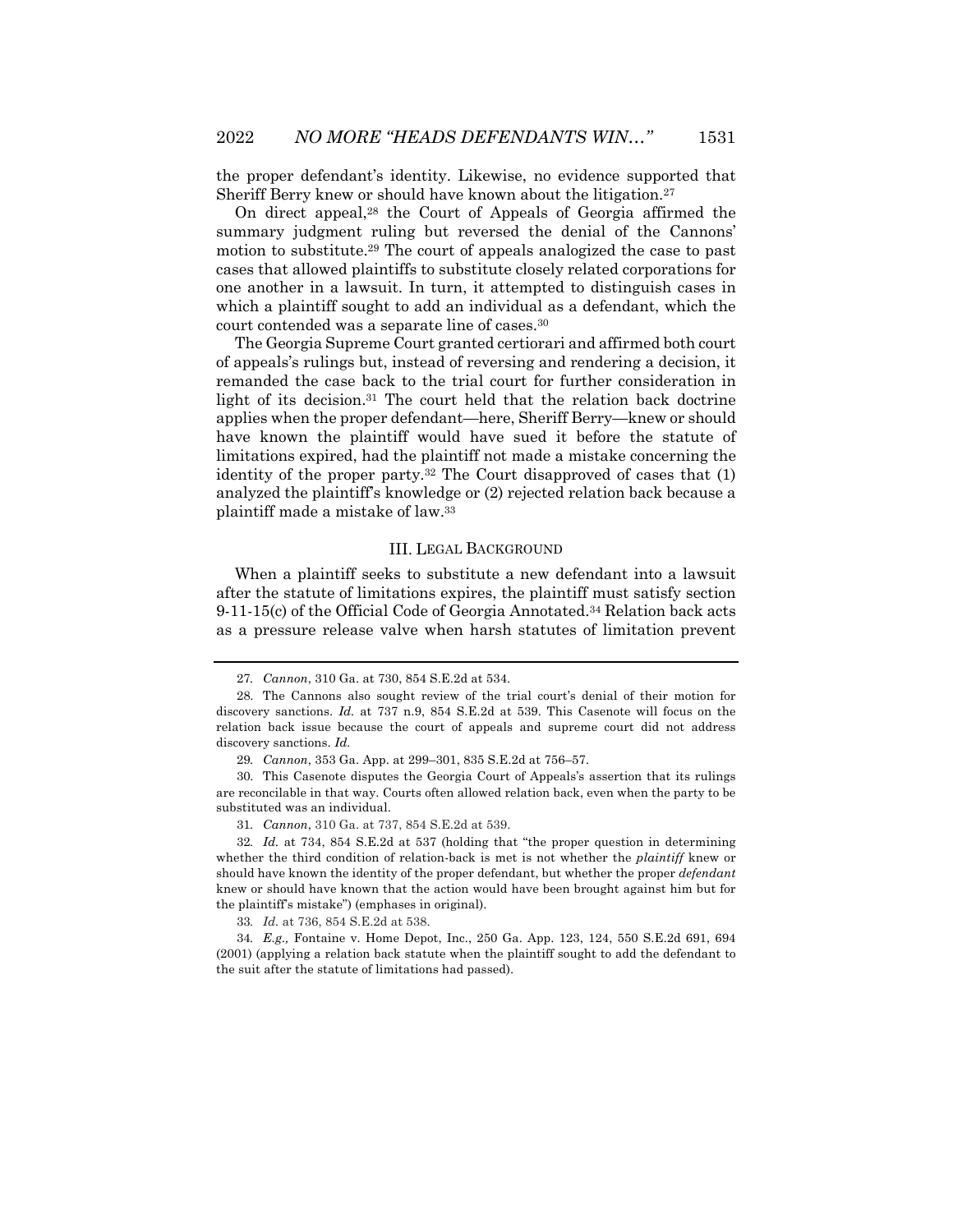resolutions of claims on the merits.35 But courts do not apply relation back carte blanche because that would "render statutes of limitation completely toothless."36 The relevant Code section has three elements:37

Whenever the claim or defense asserted in the amended pleading [1] arises out of the conduct, transaction, or occurrence set forth or attempted to be set forth in the original pleading, the amendment relates back to the date of the original pleading. An amendment changing the party against whom a claim is asserted relates back to the date of the original pleadings if the foregoing provisions are satisfied, and if within the period provided by law for commencing the action against him the party to be brought in by amendment [2] has received such notice of the institution of the action that he will not be prejudiced in maintaining his defense on the merits, and [3] knew or should have known that, but for a mistake concerning the identity of the proper party, the action would have been brought against him.<sup>38</sup>

#### *A. Early Cases Focus on Proposed Defendants' Knowledge*

Early cases applying  $\S 9.11-15(c)^{39}$  focused on proposed defendants when applying the statutory relation back doctrine.<sup>40</sup> As a matter of first

<sup>35.</sup> Tenet Healthsystem GB, Inc. v. Thomas, 304 Ga. 86, 89–90, 816 S.E.2d 627, 630 (2018) (quoting Mayle v. Felix, 545 U.S. 644, 662 (2005)); Cartwright v. Fuji Photo Film, U.S.A., Inc., 312 Ga. App. 890, 894, 720 S.E.2d 200, 205 (2011) (explaining that the relation back statute "should be liberally construed to effect its purpose of ameliorating the impact of the statute of limitation"); Rich's, Inc. v. Snyder, 134 Ga. App. 889, 892, 216 S.E.2d 648, 651 (1975); Block v. Voyager Life Ins. Co., 251 Ga. 162, 163, 303 S.E.2d 742, 743 (1983) (explaining that relation back "provides for liberal amendments and . . . is consistent with our holdings that the pleadings are not an end in themselves but only a method to assist in reaching the merits of the case.").

<sup>36.</sup> Speer, Inc. v. Manis, 164 Ga. App. 460, 461, 297 S.E.2d 374, 375 (1982); *see* Shirley v. Hosp. Auth. of Valdosta/Lowndes Cnty., 263 Ga. App. 408, 410, 587 S.E.2d 873, 875 (2003), *overruled on other grounds by* Chandler v. Opensided MRI of Atlanta, LLC, 299 Ga. App. 145, 682 S.E.2d 165 (2009) (holding plaintiff's claim was time-barred where allowing relation back "would render the two-year statute of limitation . . . meaningless.").

<sup>37.</sup> Relation back has an elemental test: if the plaintiff does not meet even one condition, the claim does not relate back. *Cobb v. Stephens,* 186 Ga. App. 648, 650, 368 S.E.2d 341, 342 (1988) (holding that "*all* three elements" require satisfaction) (emphasis in original); Doyle Dickerson Tile Co. v. King, 210 Ga. App. 326, 327, 436 S.E.2d 63, 65 (1993).

<sup>38.</sup> O.C.G.A. § 9-11-15(c) (2021). The statute itself only labels two requirements, but caselaw recognizes the first, implicit "same transaction or occurrence" requirement. *See* Crane v. State Farm Ins. Co., 278 Ga. App. 655, 656–57, 629 S.E.2d 424, 426 (2006).

<sup>39.</sup> The General Assembly enacted the current version of O.C.G.A. § 9-11-15(c) in 1972. *Cannon*, 310 Ga. at 732, 854 S.E.2d at 536.

<sup>40.</sup> For a prestatute example of the relation back doctrine, see McDougald v. Dougherty, 11 Ga. 570, 593–94 (1852), which held that a claim against a newly added party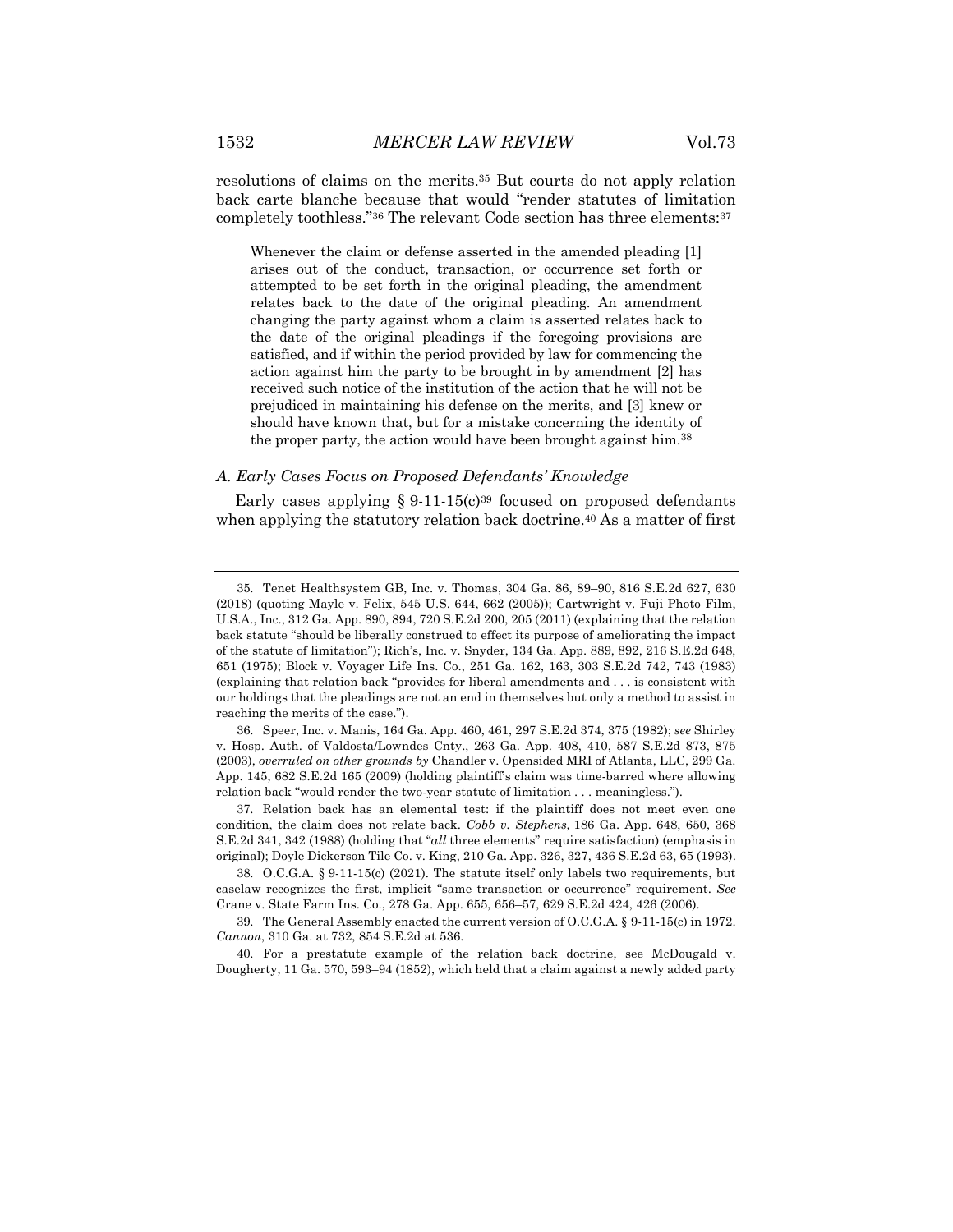impression, *Sims v. American Casualty Co.*,41 a 1974 Georgia Court of Appeals case, decided that a claim does not relate back when the plaintiff originally names "John Does" as unknown defendants and seeks to substitute new parties—who know nothing about the lawsuit—after the statute of limitations passes.42

In that case, Mrs. Sims, as administratix of her son's estate, sued eighteen insurance companies for negligence after alcohol-based products ignited at her son's worksite, causing a fire that consumed and killed him.43 The court held that the claim did not relate back, on two alternative grounds.44 First, there was no evidence that the proposed defendants knew about the institution of the action, so they faced prejudice in defending themselves.45 Second, no evidence showed that they knew about the plaintiff's mistake or knew that they would have been named as a defendant but for that mistake.46 The court did not consider the plaintiff's knowledge when deciding whether she made a mistake.47 Instead, only the defendant's knowledge mattered.48

In the 1980s, courts expanded the defendant-knowledge analysis past the "John Doe" context.49 Over and over, courts held a claim did not relate

42*. Sims,* 131 Ga. App. at 483–84, 206 S.E.2d at 135–36. A line of cases, focused on the proposed defendant's knowledge, would continue to hold that naming a "John Doe" defendant and seeking to substitute a party, after the statute of limitations expires, fails the relation back requirements. McNeil v. McCollum, 276 Ga. App. 882, 885, 625 S.E.2d 10, 13 (2005) (quoting Harper v. Savannah, 190 Ga. App. 637, 638, 380 S.E.2d 78, 79–80 (1989)); Bishop v. Farhat, 227 Ga. App. 201, 202, 489 S.E.2d 323, 325–26 (1997).

43*. Sims*, 131 Ga. App. at 463, 206 S.E.2d at 124.

46*. Id.*

47*. See id.* (making no mention, in outlining its reasoning, whether the plaintiff knew the insurance companies existed).

48. Moulden Supply Co. v. Rojas, 135 Ga. App. 229, 231–32, 217 S.E.2d 468, 469 (1975) (citing *Sims* for the proposition that a claim seeking to substitute a defendant, of whom the plaintiff was aware existed but (a) did not know their identity and (b) did not serve them with process until after the statute of limitations passed, does not relate back because (1) the defendant would face prejudice and, alternatively, (2) the defendant did not know that the action would have been brought against them, had the plaintiff not made a mistake).

49*. E.g.*, Foster & Kleiser, Inc. v. Coe & Payne Co., 185 Ga. App. 284, 285–86, 363 S.E.2d 818, 820 (1987), *overruled on other grounds*, 258 Ga. 161, 366 S.E.2d 292 (1988) (applying relation back precedent to an action to enforce a lien and noting that "[relation back analysis] appears in a variety of contexts"); *see* Horne v. Carswell, 167 Ga. App. 229, 231, 306 S.E.2d 94, 96 (1983) (allowing a claim to relate back when the plaintiff-buyer

to a lawsuit will not relate back to the date of the original complaint when the proposed defendant faces prejudice.

<sup>41.</sup> 131 Ga. App. 461, 206 S.E.2d 121 (1974), *aff'd sub nom.* Providence Wash. Ins. Co. v. Sims, 232 Ga. 787, 209 S.E.2d 61 (1974).

<sup>44</sup>*. Id.* at 483, 206 S.E.2d at 136.

<sup>45</sup>*. Id.*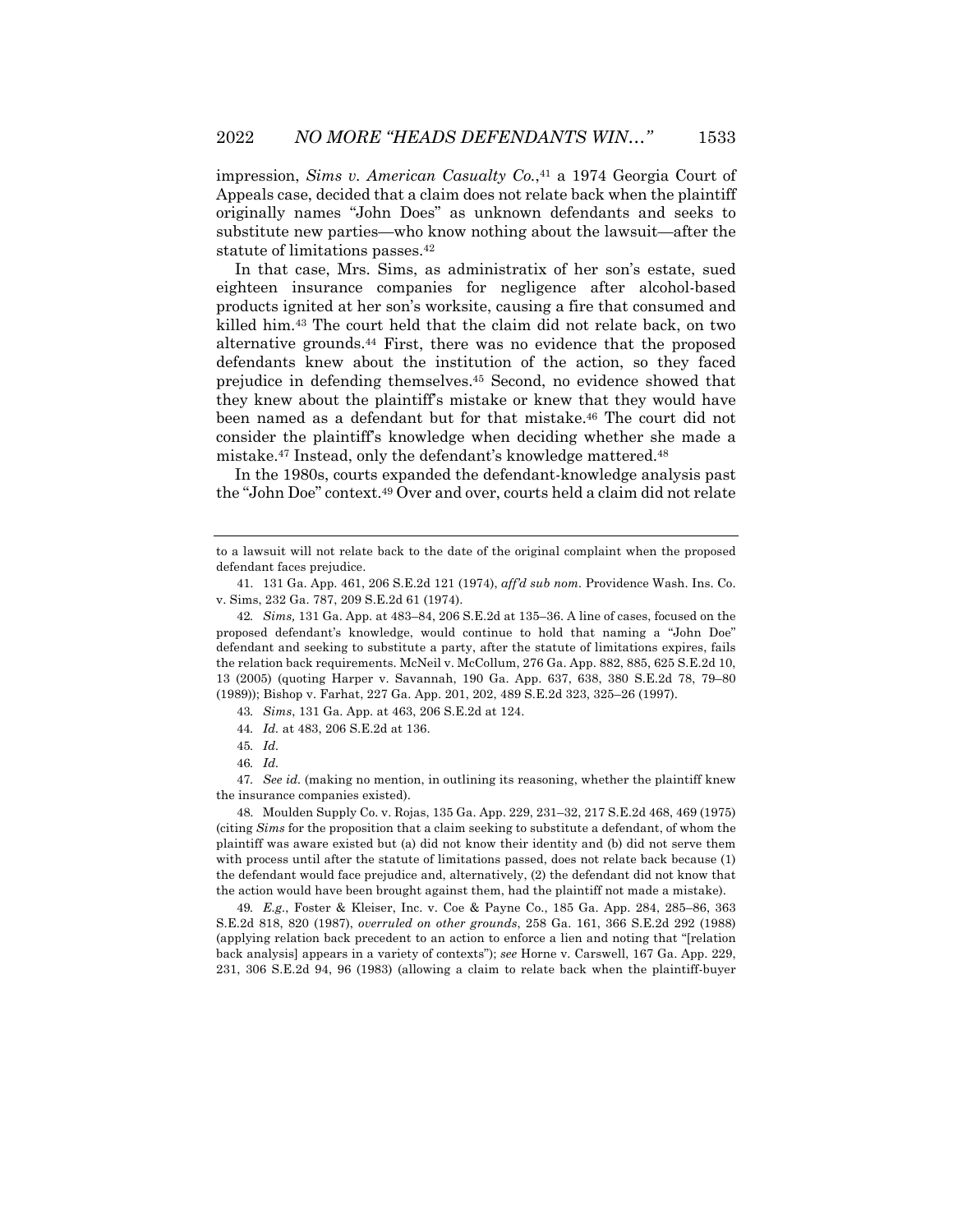back because "there is no evidence that *the party sought to be added* was aware of the institution of [plaintiff's] action during the period of limitation."50

On the other hand, *Watkins v. Laser/Print-Atlanta, Inc.*,<sup>51</sup> held that an amended complaint did relate back when a proposed defendant—an individual person—accepted service of process on behalf of the original defendant.52 Because the putative defendant accepted service in what was originally a timely filed action, the person knew or should have known about the lawsuit.53 As a whole, this line of early cases set precedent for courts to consider the proposed defendant's knowledge about the lawsuit when deciding relation back issues.<sup>54</sup>

#### *B. Later Cases Flip to Examining Plaintiffs' Knowledge*

Over time, courts began to analyze plaintiffs' states of mind, not what the proposed defendants knew.55 Courts first began chipping away at the established analysis of defendants' knowledge in *Collins v. Byrd*,56 a short opinion in which the Georgia Court of Appeals—more focused on clarifying sovereign immunity issues—cursorily concluded that the plaintiff's claim did not relate back because she knew when she filed her original complaint that the proposed defendants could have been parties.57 During the early 1990s, most cases still analyzed the putative

- 51. 183 Ga. App. 172, 358 S.E.2d 477 (1987).
- 52*. Id.* at 174, 358 S.E.2d at 479.
- 53*. Id.* at 175, 358 S.E.2d at 479–80.

54*. See* Larson v. C.W. Matthews Contractor Co., 182 Ga. App. 356, 357, 356 S.E.2d 35, 37 (1987) (holding that the claim did not relate back when proposed defendant did not receive notice of the action until four months after the statute of limitations expired); Bailey v. Kemper Grp., 182 Ga. App. 604, 607, 356 S.E.2d 695, 698 (1987) (holding that claim did not relate back because the proposed defendant "was not on notice of a suit prior to the expiration of the two-year period of limitation.").

55*. See* Swan v. Johnson, 219 Ga. App. 450, 451, 465 S.E.2d 684, 686 (1995) (reasoning the plaintiff could not have been mistaken about identity of proper lifeguard defendant where only one lifeguard was on duty when plaintiff's deceased drowned and holding, as a result, that amended complaint's claim did not relate back).

56. 204 Ga. App. 893, 420 S.E.2d 785 (1992).

57*. Id.* at 895, 420 S.E.2d at 788.

discovered the item in sale giving rise to claim, was sold by seller's corporation, not the seller personally); Bil-Jax, Inc. v. Scott, 183 Ga. App. 516, 517, 359 S.E.2d 362, 363 (1987) (allowing a claim to relate back when the plaintiff, who suffered electric shocks and burns from scaffolding on which he was working, touched power lines, named the manufacturer of scaffolding as the defendant after the statute of limitations passed).

<sup>50.</sup> Rose v. Kosilla, 185 Ga. App. 217, 218, 363 S.E.2d 623, 625 (1987) (emphasis added). In fact, the proposed defendant in *Rose* did not even know about the appeal the plaintiff brought. *Id.*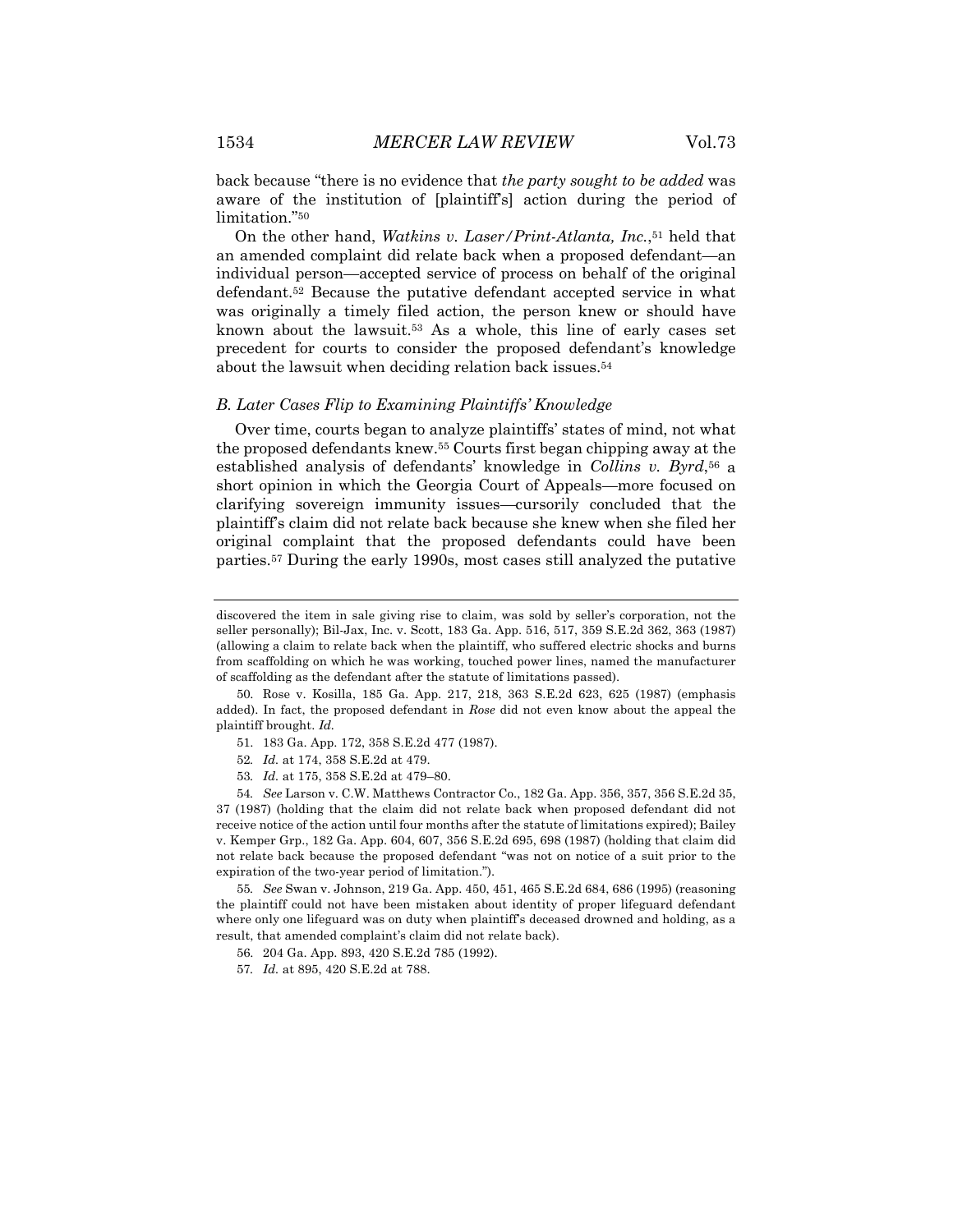defendant's knowledge, but other courts jumbled the doctrine and shifted to the plaintiff-knowledge framework.58 Thus, separate lines of cases began to emerge as courts ricocheted between the differing analyses. Chief Justice Nahmias pointed out during a recent oral argument that "half of the court of appeals opinions never even talk about the defendant's knowledge. They only discuss the plaintiff's knowledge. Some of them talk about the defendant's knowledge, and some of them *claim to distinguish each other*."59

Indeed, the three-judge panel in *Stephens v. McDonald's Corp.*,60 implicitly recognized the conflicting caselaw and thus equivocated by exploring both lines of analysis.61 There, the Georgia Court of Appeals ultimately denied relation back because (1) there was no evidence the proposed defendant knew about the pending lawsuit *and because* (2) the plaintiff could not have made a mistake about who controlled the property, under a premises liability theory, when the business's signs were prominent throughout the restaurant.<sup>62</sup> The law was in disarray.

*Harding v. Godwin*<sup>63</sup> is a good example. A widow sued a healthcare corporation when her husband died about thirty minutes after leaving the corporation's hospital with chest pains.64 Just before leaving the facility, Mrs. Harding had stopped Dr. Godwin and asked her to check Mr. Harding's chest: Mrs. Harding was nervous to take him home. Dr. Godwin told Mr. Harding to return home and take some antacids for the pain, but Mr. Harding died shortly after. Mrs. Harding originally sued a different doctor but, after the statute of limitations expired, sought to add Dr. Godwin as defendant.<sup>65</sup> The Brooks County Superior Court granted the motion for leave to add Dr. Godwin, but the Georgia Court of Appeals reversed.66 The Georgia Court of Appeals reasoned that Mrs. Harding

<sup>58</sup>*. Compare Doyle*, 210 Ga. App. at 328, 436 S.E.2d at 66 (denying relation back because "[b]oth additional defendants filed affidavits stating they were not aware of and had absolutely no notice of the action until they were served with the amended complaint"), *with Swan*, 219 Ga. App. at 451, 465 S.E.2d at 686 (denying relation back because the plaintiff only knew of one possible party to sue and, thus, could not have made a mistake).

<sup>59.</sup> Oral Argument at 13:20, Oconee Cnty. v. Cannon, 310 Ga. 728, 854 S.E.2d 531 (2021) (No. S20G0584), https://www.gasupreme.us/oral-arguments-november-5-2020 (emphasis added).

<sup>60.</sup> 245 Ga. App. 109, 536 S.E.2d 566 (2000).

<sup>61</sup>*. Id.* at 111, 536 S.E.2d at 569.

<sup>62</sup>*. Id.* (recounting the proposed defendant's knowledge in one paragraph and, two paragraphs later, considering the plaintiff's knowledge).

<sup>63.</sup> 238 Ga. App. 432, 518 S.E.2d 910 (1999), *disapproved of by* Oconee Cnty. v. Cannon, 310 Ga. 728, 854 S.E.2d 531 (2021).

<sup>64</sup>*. Harding,* 238 Ga. App. at 432–33, 518 S.E.2d at 911.

<sup>65</sup>*. Id.* at 433, 518 S.E.2d at 911.

<sup>66</sup>*. Id.*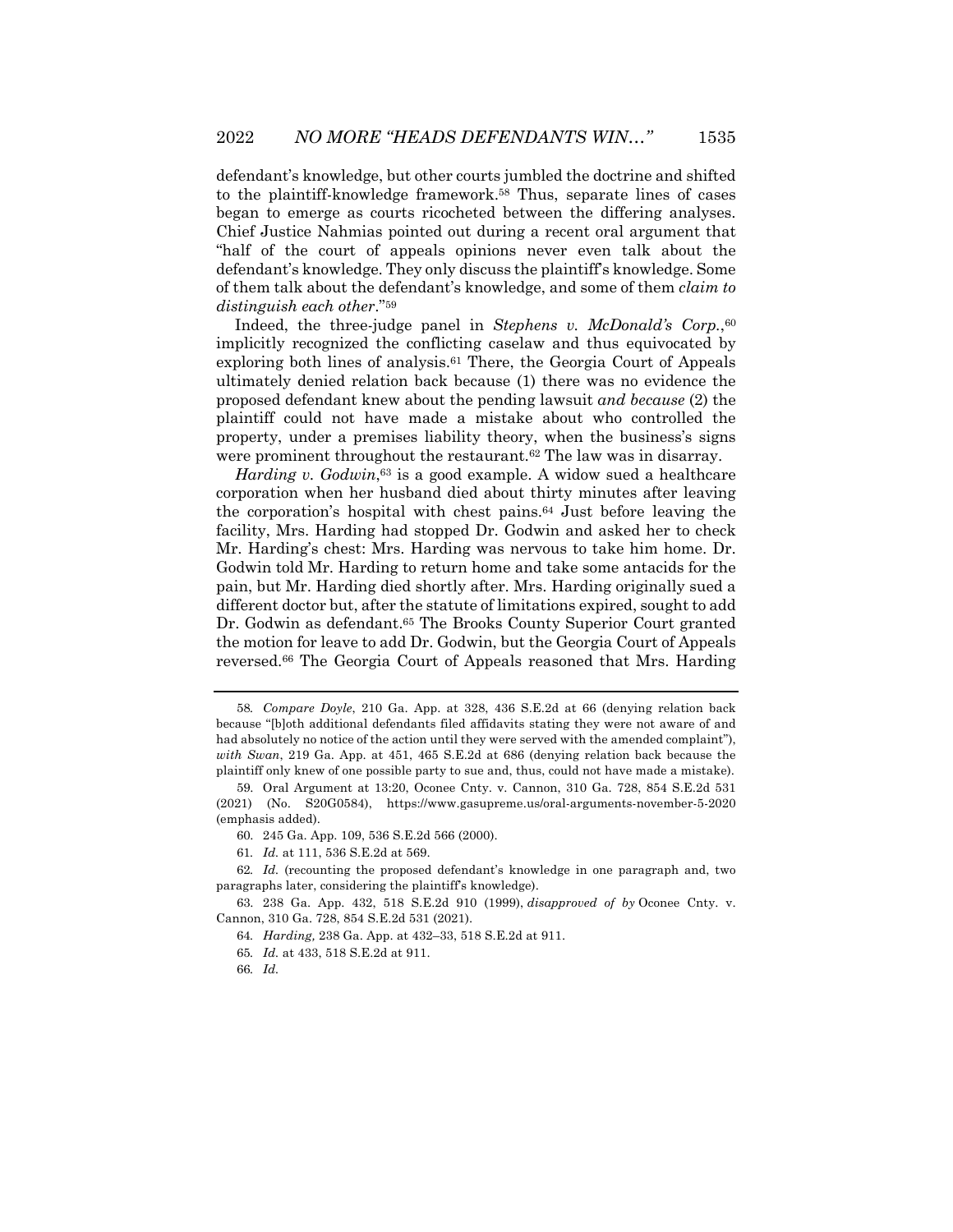could not have made a mistake about which doctor to sue because she talked to Dr. Godwin.<sup>67</sup> But the court did not discuss what Dr. Godwin knew or should have known.68

Afterward, cases began to follow *Harding*. In the 2000 case of *Deleo v. Mid-Towne Home Infusion, Inc.*,69 the Deleos's malpractice and loss of consortium claims did not relate back against a group of nurses after a hip replacement surgery because no evidence showed the plaintiffs made a mistake about the factual identity of the nurses.70 The Deleos' complaint included an affidavit that named the proposed defendants more than six times; furthermore, the plaintiffs' expert's affidavit also enumerated negligent acts each proposed defendant allegedly committed.71 There was no mistake because "Wendy Deleo was present and fully aware of the nursing services she obtained."72 Again, the Georgia Court of Appeals did not consider whether the nurses, based on these same allegations, knew or should have known they would have been sued but for a mistake.73

*Dean v. Hunt*,<sup>74</sup> provides another example of the *Harding* analysis. Even though the proposed defendant stipulated to the first two relation back elements, it argued that the third was not met.75 Because the plaintiff referenced the proposed defendant in its original complaint, the Georgia Court of Appeals held relation back did not apply.76 As the court reasoned,

[t]he plaintiff's own complaint identified Groover as a possible defendant. This alone satisfied Groover's initial burden of showing that there was no mistake concerning identity because the opposite party may rely upon factual admissions made in the other party's pleadings so long as they remain in his pleadings, and no further proof thereof is needed.77

69. 244 Ga. App. 683, 684, 536 S.E.2d 569, 571 (2000), *disapproved of by* Oconee Cnty. v. Cannon, 310 Ga. 728, 854 S.E.2d 531 (2021).

70*. Deleo*, 244 Ga. App. at 684, 536 S.E.2d at 571.

71*. Id.* at 685, 536 S.E.2d at 571.

73*. See id.* (omitting analysis of whether the complaint and the expert's affidavit meant that proposed defendants expected or should have expected to become defendants).

74. 273 Ga. App. 552, 615 S.E.2d 620 (2005).

<sup>67</sup>*. Id.* at 434, 518 S.E.2d at 912.

<sup>68</sup>*. See id.* at 434–35, 518 S.E.2d at 912 (excluding analysis of the proposed defendant's knowledge).

<sup>72</sup>*. Id.*

<sup>75</sup>*. Id.* at 553, 615 S.E.2d at 622.

<sup>76</sup>*. Id.* at 554, 615 S.E.2d at 623.

<sup>77</sup>*. Id.*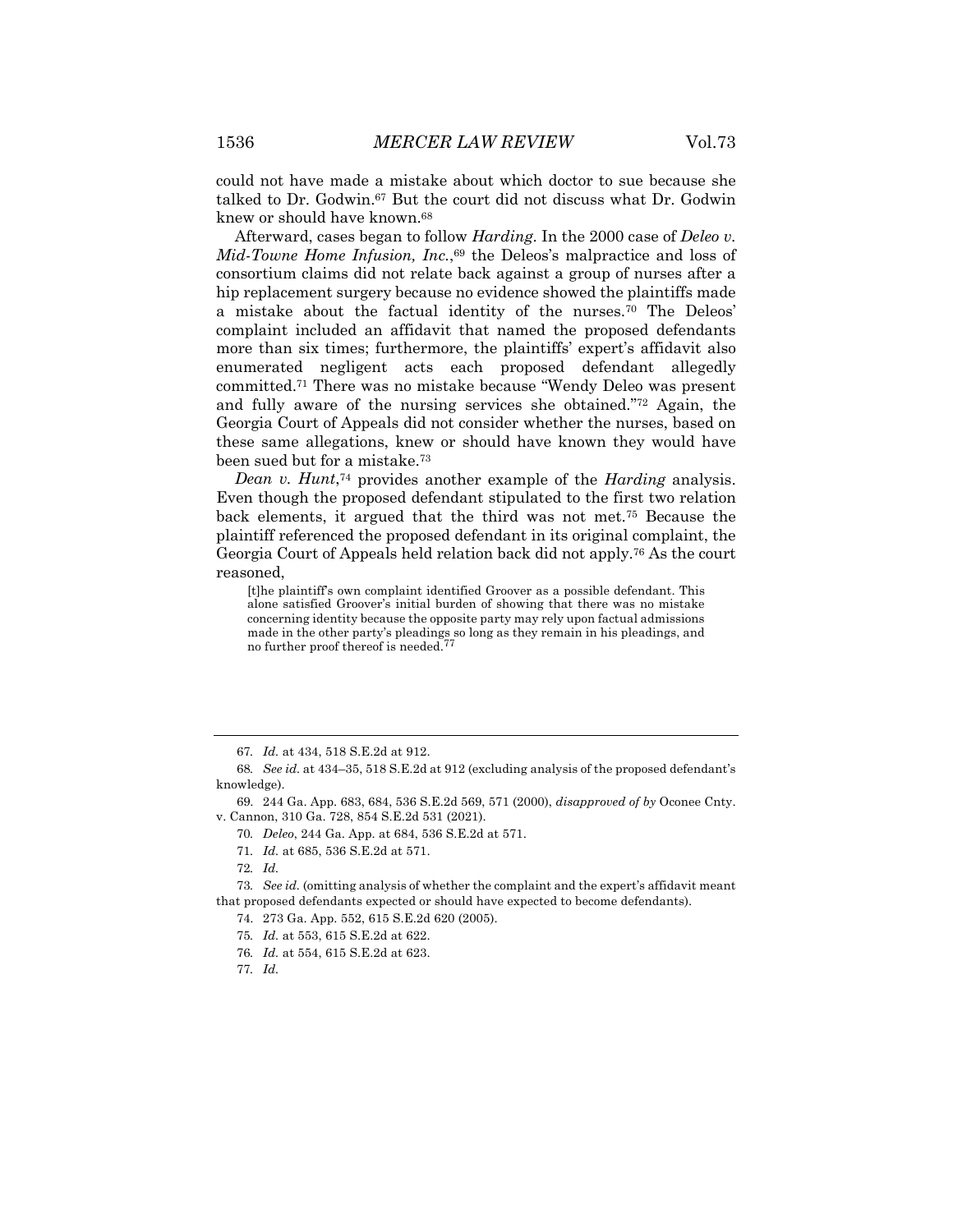#### *C. Nature of the Mistake Matters: Mistake of Law Not Allowed*

Georgia cases added a second layer to the analysis that further limited the relation back doctrine: plaintiffs could only make factual mistakes, not legal ones.78

*Valentino v. Matara*,79 held that the relation back statute did not allow mistakes of law.80 Valentino suffered injuries in a car accident with another driver who was borrowing a friend's vehicle. But Valentino did not dispute that the owner of the car was not operating the vehicle—the friend was.81 The plaintiff knew that the owner was not the driver but still alleged that the owner was liable for the other driver's conduct.<sup>82</sup> Valentino made a mistake of law.83 Indeed, the Georgia Court of Appeals noted that Valentino did not allege any claim that could hold Matara liable as the vehicle owner.84 The court held that the amended claim against the driver did not relate back and rejected the argument that a plaintiff can cure a mistake of law by using relation back.85

Likewise, *Wallick v. Lamb*,<sup>86</sup> focused on the plaintiff and held that a claim did not relate back because the plaintiff was factually aware of the proposed defendant's involvement in the breached contract that gave rise to the claim.87 The plaintiff spoke with the proposed defendant about the breached transaction before the limitations period expired.88 Thus, the Georgia Court of Appeals concluded that the plaintiff simply failed to realize that the proposed defendant might be liable—a legal mistake and waited too long before moving to amend.<sup>89</sup> In any event, the plaintiff's mistake was not factual because he knew the proposed defendant existed

- 84*. Id.* at 777 n.1, 670 S.E.2d at 482.
- 85*. Id.* at 778, 670 S.E.2d at 483.
- 86. 289 Ga. App. 25, 656 S.E.2d 164 (2007).
- 87*. Id.* at 26, 656 S.E.2d at 165.
- 88*. Id.*
- 89*. Id.* at 27, 656 S.E.2d at 165.

<sup>78</sup>*. See Cannon*, 310 Ga. at 728, 854 S.E.2d at 533; *Fontaine*, 250 Ga. App. at 126, 550 S.E.2d at 695 (discussing the types of mistakes in previous cases that allowed and denied relation back). A mistake of fact means a person holds a belief that is not in accord with the facts of a given situation. *Mistake of Fact*, BLACK'S LAW DICTIONARY (11th ed. 2019). A mistake of law means a person does not comprehend the legal significance of an act, situation, or fact. *Mistake of Law*, BLACK'S LAW DICTIONARY (11th ed. 2019).

<sup>79.</sup> 294 Ga. App. 776, 670 S.E.2d 480 (2008), *disapproved of by* Oconee Cnty. v. Cannon, 310 Ga. 728, 854 S.E.2d 531 (2021).

<sup>80</sup>*. Valentino*, 294 Ga. App. at 778, 670 S.E.2d at 483.

<sup>81</sup>*. Id.* at 776–77, 670 S.E.2d at 481–82.

<sup>82</sup>*. Id.* at 777, 670 S.E.2d at 482.

<sup>83</sup>*. Id.* at 776, 670 S.E.2d at 482 (rejecting the contention that the owner of a vehicle can be liable under a negligence *per se* theory of recovery when the owner is not driving the vehicle, but allowed someone else who caused the wreck, to borrow it).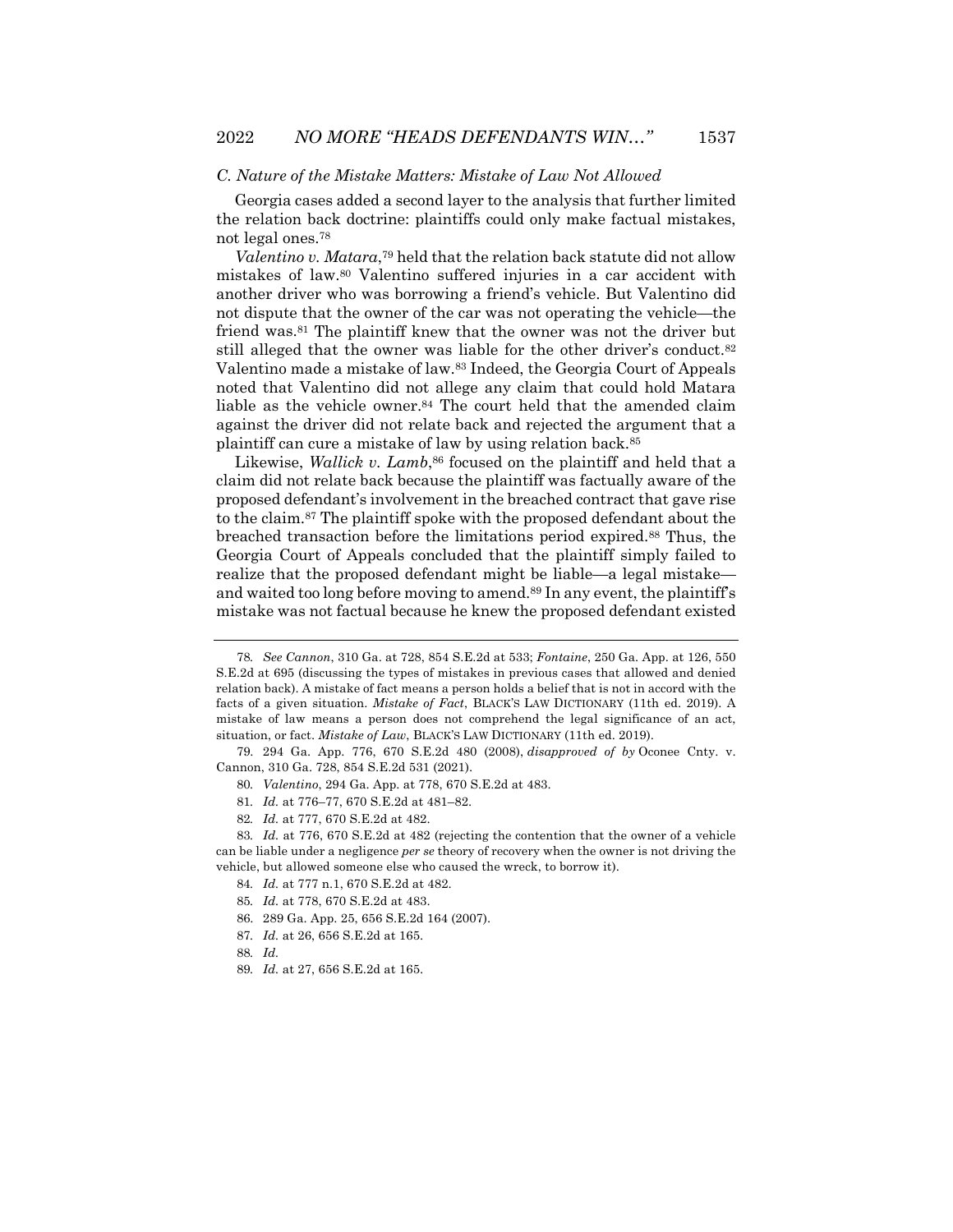and was involved in the contract dispute.90 In contrast to *Wallick*, other cases that allowed relation back involved mistakes of fact, what courts termed "identity" mistakes.91

#### *D. Georgia and Federal Standards Diverge*

For the last eleven years, federal and Georgia law on relation back have differed by focusing on different parties' knowledge and allowing different types of mistakes to qualify.92 In *Krupski v. Costa Crociere S.p.A.*,93 the Supreme Court of the United States allowed a trip-and-fall plaintiff to substitute the actual owner of a cruise ship as defendant for the travel agency she originally sued because she believed the agency owned the ship.94 Interpreting Federal Rule of Civil Procedure 15(c), the Court course-corrected federal circuits that followed a similar analysis to the *Harding* progeny in Georgia.95

The Supreme Court of the United States held that relation back depends on what the party to be brought in by amendment knew or should have known about the plaintiff's mistake, not on the plaintiff's knowledge.96 That ruling separated federal and Georgia law. First, federal law focuses on the putative defendant, whereas Georgia law—at least sometimes—focused on the plaintiff.97 The Federal Rules ask whether the proposed defendant knew or should have known it would have been named as a defendant had the plaintiff not made an error; it was of no import in federal court (unlike in Georgia) whether the plaintiff knew or should have known about the factual existence of the

<sup>90</sup>*. Id.*

<sup>91</sup>*. E.g.*, *Fontaine*, 250 Ga. App. at 126, 550 S.E.2d at 695 (allowing relation back when the plaintiff made a factual mistake as to which similarly named entity controlled the premises upon which the plaintiff suffered an injury); *Rich's, Inc.*, 134 Ga. App. at 891–92, 216 S.E.2d at 650; Tanner's Rome, Inc. v. Ingram, 236 Ga. App. 275, 276, 511 S.E.2d 617, 618 (1999) (service and notice of action upon sister corporation, who did not own or control premises upon which the plaintiff was injured, sufficient to allow substitution of proposed defendant, where the plaintiff was factually mistaken as to which entity owned the restaurant); Rasheed v. Klopp Enters., 276 Ga. App. 91, 94, 622 S.E.2d 442, 445 (2005) (holding that a claim related back where the plaintiff got into wreck with an employee of the proposed defendant, but mistakenly sued a related corporation that was listed as an additional insured on the insurance policy that the proper defendant held).

<sup>92</sup>*. See Cannon*, 310 Ga. at 731, 854 S.E.2d at 535 (adopting *Krupski*'s federal standard as Georgia's state benchmark for relation back jurisprudence).

<sup>93.</sup> 560 U.S. 538 (2010).

<sup>94</sup>*. Id.* at 541–44, 554.

<sup>95</sup>*. Id.* at 546.

<sup>96</sup>*. Id.* at 548.

<sup>97</sup>*. Id.*; *see Cannon*, 310 Ga. at 734, 854 S.E.2d at 537.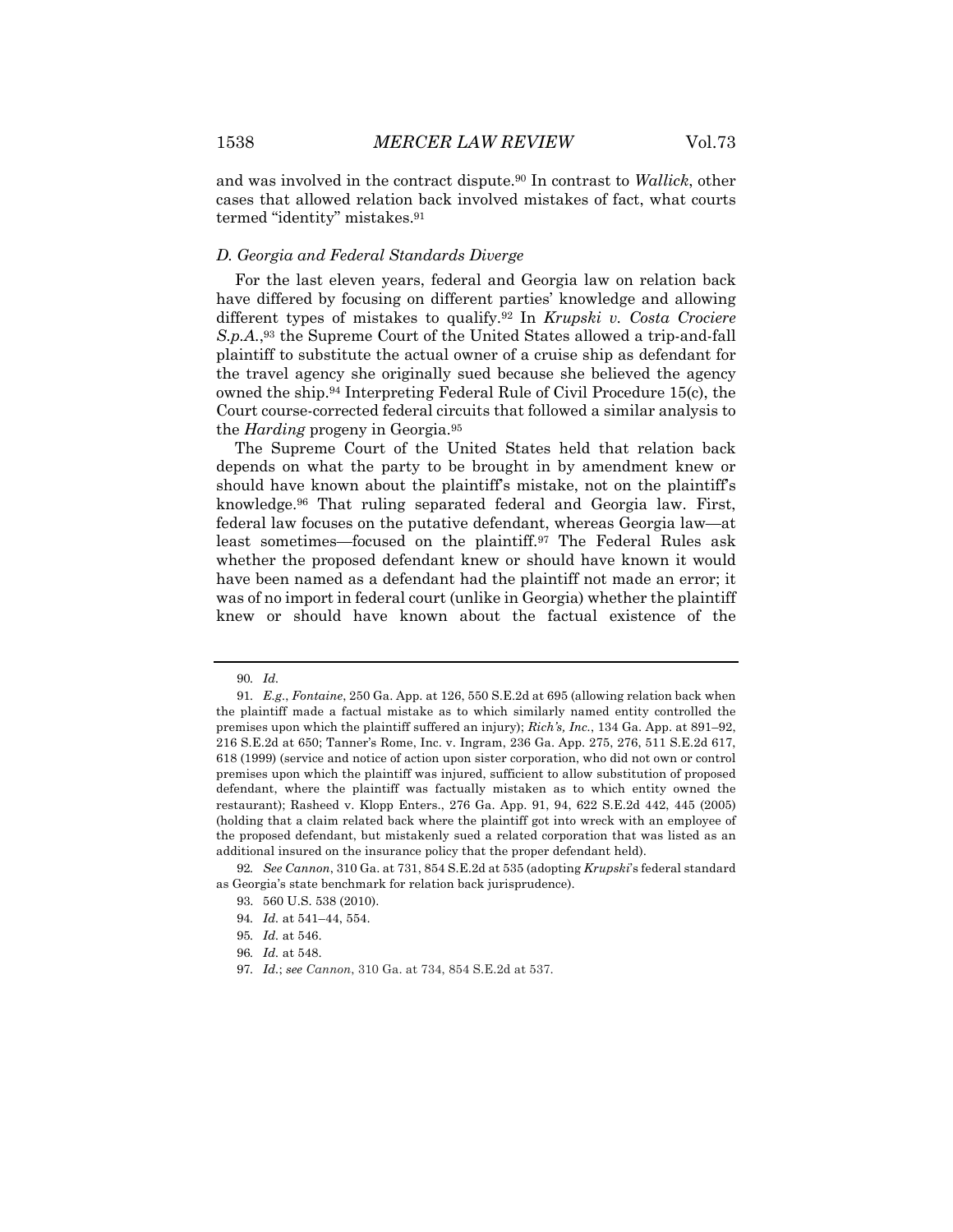defendant.98 Second, in federal court, legal and factual mistakes qualified for relation back; Georgia allowed relief for factual mistakes only.99 Misunderstanding the legal significance of a prospective defendant qualified as a mistake in federal court but never did in Georgia courts.100 These differences between state and federal court were significant. The plaintiff might not realize until after the statute of limitations expires that the law holds the proposed defendant liable, but the plaintiff's ability to join that party depended on the forum.

In 2019, after nearly fifty years of rulings, the Georgia Court of Appeals attempted to reconcile its conflicting decisions by holding that plaintiffs' claims related back when they sought to add corporate defendants but not when they sought to add individual persons.101 The analysis of conflicting cases<sup>102</sup> above disputes that conclusion because some cases allowed relation back for claims adding individuals. So too, cases that denied relation back when an individual was the party to be added said nothing of the party's status as a natural person versus an entity. At least one justice of the Georgia Supreme Court later derided that attempt to reconcile the cases.103

As Georgia law stood in January 2021, O.C.G.A § 9-11-15(c)'s applicability depended upon (1) which party's knowledge the court analyzed and (2) whether the plaintiff made a mistake factually or legally. The Georgia Supreme Court changed that on February 1, 2021.

#### IV. COURT'S RATIONALE

In *Oconee County v. Cannon*, the Georgia Supreme Court considered the proper interpretation of O.C.G.A. § 9-11-15(c). Until 2021, the supreme court had never weighed in on the statute. The court clarified that (1) the third element of the relation back doctrine depends upon the proposed defendant's knowledge of the plaintiff's mistake and (2) that the plaintiff's mistake can be factual or legal.104 Writing for the unanimous supreme court,<sup>105</sup> Justice Peterson analyzed the text of  $\S 9-11-15(c)$ .<sup>106</sup>

<sup>98</sup>*. Krupski*, 560 U.S. at 550.

<sup>99</sup>*. Id.* at 550; *see Cannon*, 310 Ga. at 735, 854 S.E.2d at 537.

<sup>100</sup>*. Krupski*, 560 U.S. at 550–51; *Cannon*, 310 Ga. at 735, 854 S.E.2d at 537.

<sup>101</sup>*. Cannon*, 353 Ga. App. at 303, 835 S.E.2d at 758.

<sup>102.</sup> More recent cases tend to flip-flop between which analysis they followed. Many still focused on the putative defendant. *E.g.*, LAZ Parking/Georgia, Inc. v. Jones, 294 Ga. App. 122, 123, 668 S.E.2d 547, 549 (2008).

<sup>103.</sup> Oral Argument*, supra* note 59, at 8:14.

<sup>104</sup>*. Cannon*, 310 Ga. at 728, 854 S.E.2d at 533.

<sup>105.</sup> "All the Justices concur." *Id.* at 737, 854 S.E.2d at 539.

<sup>106</sup>*. Id.* at 732, 854 S.E.2d at 535.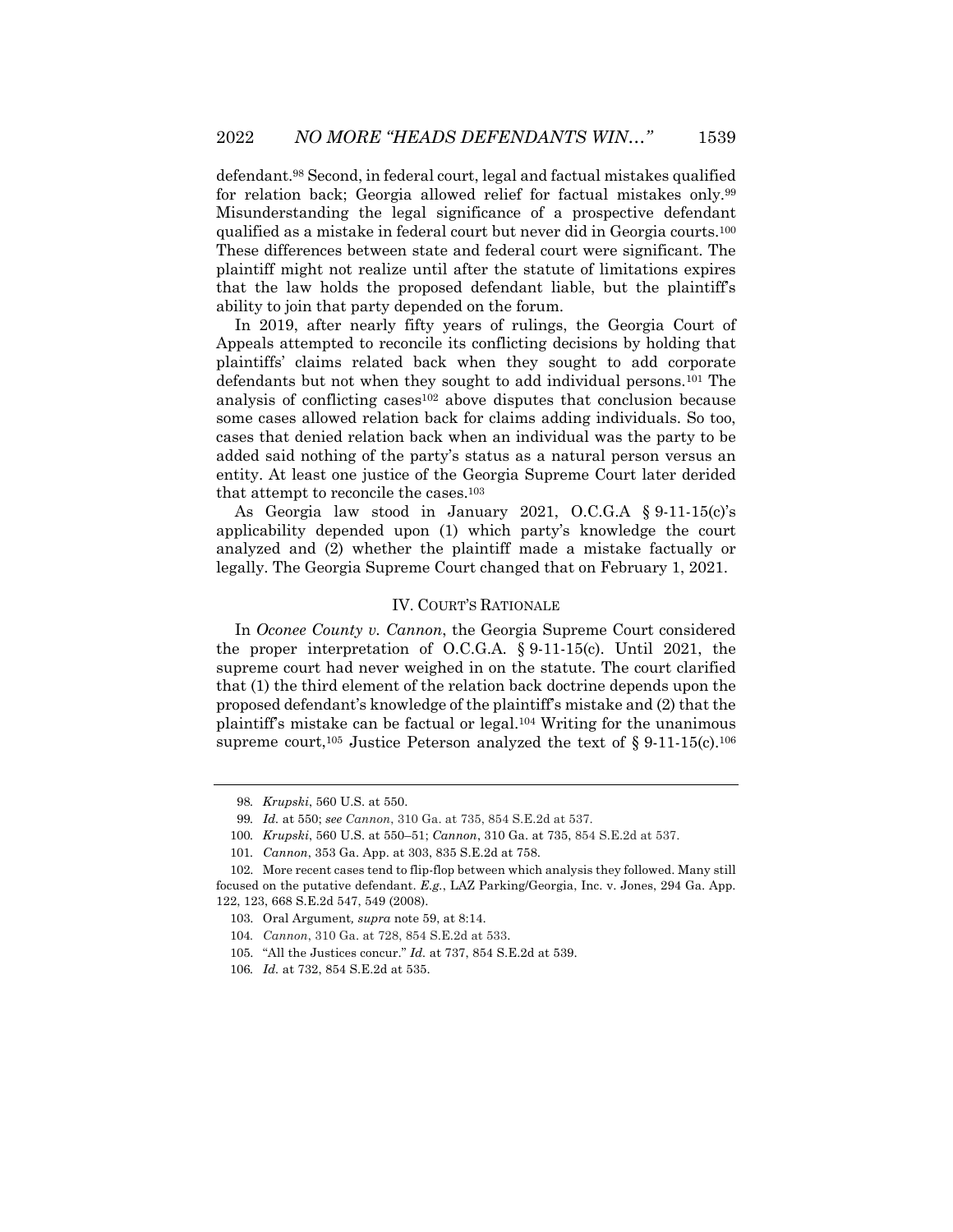The court then remanded the case back to the trial court to examine whether Sheriff Berry in his official capacity knew or should have known he would have been sued, had the Cannons not made a mistake about who might be legally responsible for Jessica's death.<sup>107</sup>

### *A. Relation Back Depends on the Proper Defendant's Knowledge, and a Plaintiff Can Make a Mistake of Law or Fact*

The court began by analyzing the statute's text, considering the plain, ordinary meaning of its words in context.108 First, the court looked to *Krupski*'s interpretation of Rule 15(c) because Georgia's Civil Practice Act follows the Federal Rules and because the language is almost identical.109 The Federal Rules focus on the defendant—not the plaintiff, as Georgia had.110 Second, the operative word in the phrase "mistake concerning the identity of the proper party" was "proper," which contained factual as well as legal components.111 A factual mistake, for example, could be "I don't know who the right party is; I don't even know that a proper party exists that I should be suing."112 By contrast, an example of a legal mistake would be "I know that there are [multiple potential] parties that exist, . . . [but] I am confused about who I should sue."113 For the statute to only include factual dimensions (as the word "identity" normally does in law), the court reasoned, it would not have included "proper," which carried legal connotations.114 Indeed, a plaintiff may know full-well that a potential (and proper) party exists but fail to name that party in the complaint, not realizing the law holds that person liable.115

After clarifying what qualifies as a mistake, the court noted what does not.116 Relation back does not apply when a plaintiff makes a strategic

114*. Cannon*, 310 Ga. at 734–35, 854 S.E.2d at 537.

<sup>107</sup>*. Id.* at 737, 854 S.E.2d at 539.

<sup>108</sup>*. Id.* at 732, 854 S.E.2d at 535.

<sup>109</sup>*. Id.* at 733, 854 S.E.2d at 536.

<sup>110</sup>*. Id.* at 734, 854 S.E.2d at 536.

<sup>111</sup>*. Id.* at 734, 854 S.E.2d at 537.

<sup>112.</sup> Oral Argument, *supra* note 59, at 8:14.

<sup>113</sup>*. Id.* at 8:21.

<sup>115</sup>*. Id.* at 735, 854 S.E.2d at 537 (rejecting that "any time a plaintiff is aware of the existence of two parties and [deliberately] chooses to sue the wrong one, the proper defendant could reasonably believe that the plaintiff made no mistake") (punctuation omitted, alteration in original).

<sup>116</sup>*. Id.* at 735, 854 S.E.2d at 538 (holding that a plaintiff makes no mistake when it fully understands the factual and legal implications of its decision not to sue a potential party).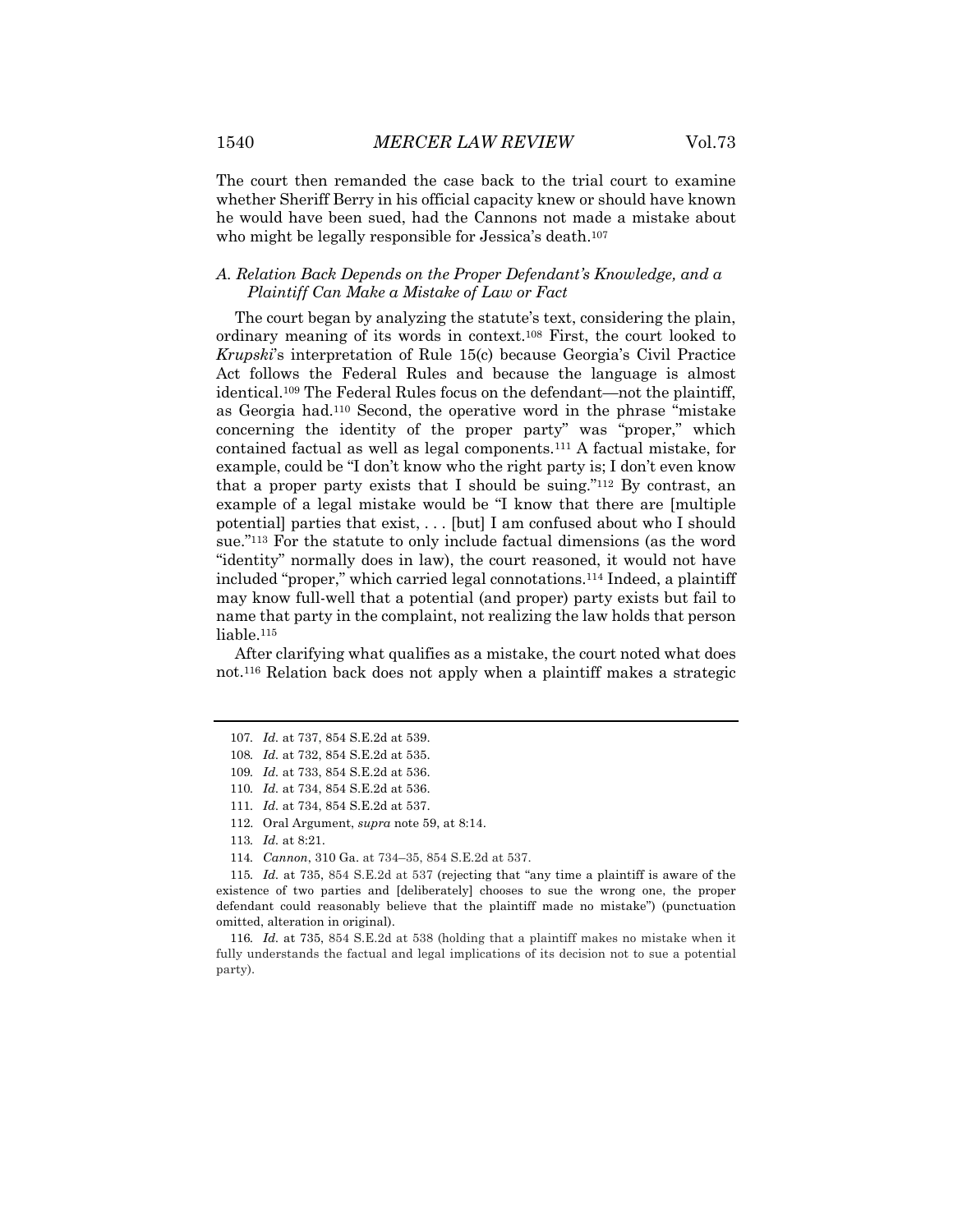decision to sue one party instead of another or not to sue one party, among a range of possible defendants, and then changes its mind.117

## *B. Courts Should Consider the Constructive Knowledge of the Proper Defendant*

Penultimately, the opinion clarified that the proposed defendant may have either actual or constructive notice of the lawsuit.<sup>118</sup> Trial courts should consider whether the defendant "actually knew" about the lawsuit and mistake.119 Additionally, the defendant might have constructive knowledge, such as government officials who have knowledge of the law imputed to them.120 Officials with constructive knowledge of the law should know that plaintiffs made a legal mistake by not naming them in the original complaint.121 The court clarified the law but did not decide how it applied to the Cannons' case.<sup>122</sup> Because the trial court had not grounded its analysis in the new framework that the supreme court announced, the court remanded the case back to the trial court for further findings of fact concerning Sheriff Berry's knowledge.123

In conclusion, *Cannon* held that relation back analysis considers (1) whether the plaintiff made a mistake—factual or legal—as to the identity of the proper party and then, if so, (2) whether the proposed defendant knew or should have known about that mistake.124

<sup>117</sup>*. Id.*

<sup>118</sup>*. Id.* at 737 n.7, 854 S.E.2d at 539. The defendant must have notice of the lawsuit itself, not the claim or events that gave rise to the lawsuit. Harrison v. Golden, 219 Ga. App. 772, 773, 466 S.E.2d 890, 892 (1995) ("By the plain wording of the statute, the required notice is notice of the institution of the action (i.e., notice of the lawsuit itself) and not merely notice of the incidents giving rise to such action. Notice of the incidents giving rise to the litigation did not satisfy the . . . requirement that the party sought to be added must have notice of the institution of the action."); Green v. Cent. State Hosp., 275 Ga. App. 569, 573, 621 S.E.2d 491, 495 (2005); *Sims*, 131 Ga. App. at 482, 206 S.E.2d at 135.

<sup>119</sup>*. Id.* at 737 n.7, 854 S.E.2d at 539.

<sup>120</sup>*. Id.*

<sup>121</sup>*. See id.*

<sup>122</sup>*. Id.* at 737, 854 S.E.2d at 538–39.

<sup>123</sup>*. Id.* at 737, 854 S.E.2d at 539 (directing the court of appeals to vacate the trial court's decision and to remand the case to the trial court to remake its findings of fact consistent with the new analysis).

<sup>124</sup>*. Id.* at 728, 854 S.E.2d at 533.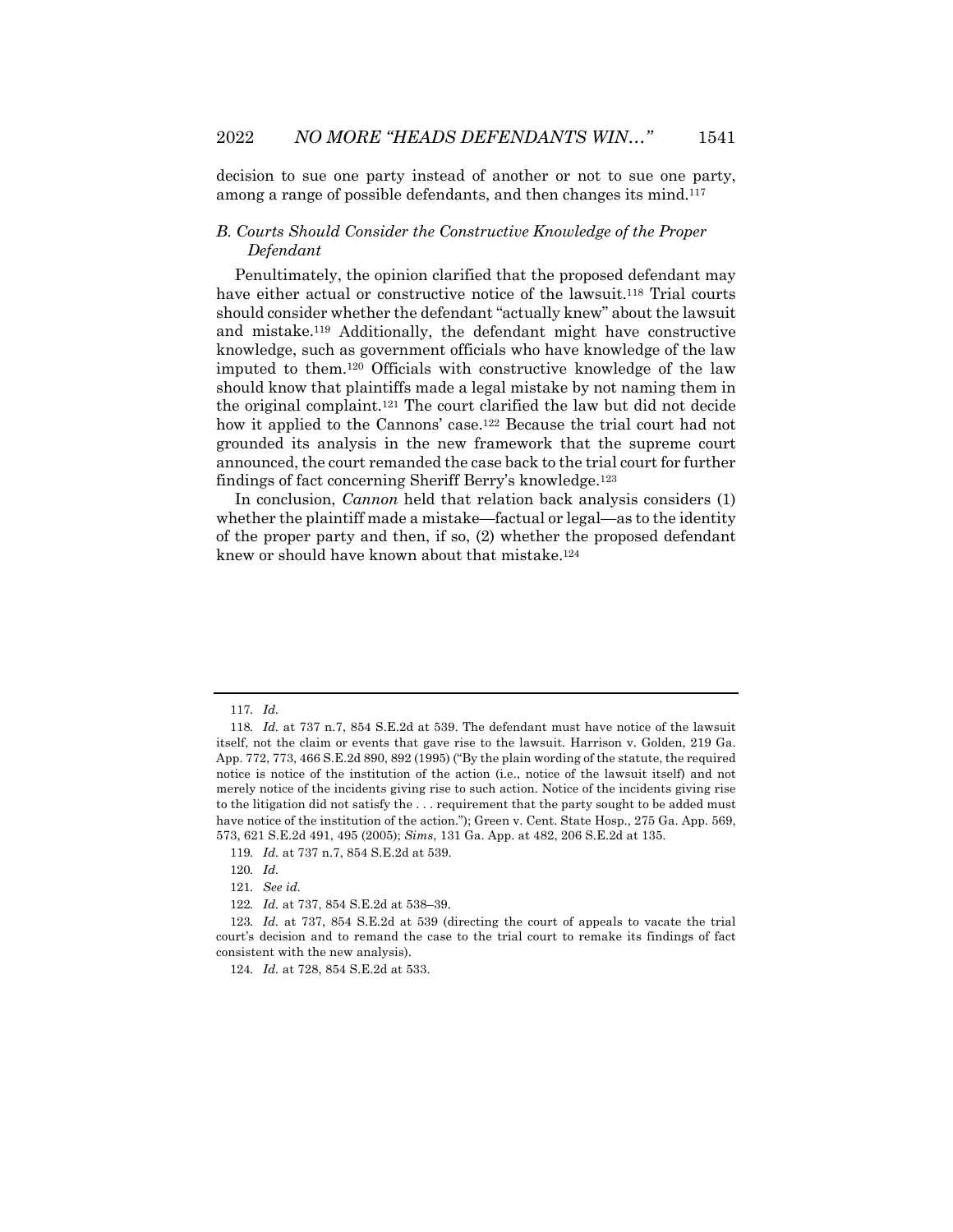#### V. IMPLICATIONS

After *Cannon*, it will be harder for a person to run out the clock on a claim that the person knows should have been brought against it.<sup>125</sup> Going forward, plaintiffs can take refuge in *Cannon*'s test on the third element of relation back, and shifty defendants face the prospect of defending themselves long after a statute of limitation expires. No more "heads defendants win, tails plaintiffs lose."

*Cannon* has three major implications. First, it resettles relation back within the doctrine's purpose. Second, it prevents forum shopping. Third, while courts smooth out the clarified analysis, *Cannon* raises questions about the overlap and contest between appellate and trial court power.

## *A. Interpretation Once Again Comports with the Statute's Policy (and Text)*

*Cannon*'s interpretation situates § 9-11-15(c) back within its purpose. Broadly, *Cannon*'s interpretation strikes a balance between notice and the right to repose. Specifically, the *Cannon* scenario is exactly the situation Rule 15(c) is intended to prevent. In the committee notes to the Federal Rule, the drafters comment that relation back responds to problems when private citizens try to sue the government or government officers.126 Plaintiffs tended to make legal errors about who they could hold responsible: naming heads of agencies instead of the agency, the wrong agency, the wrong government official, the agency instead of its head, and other combinations.127 Put another way, *Cannon* keeps plaintiffs from losing a claim against the government when they know they have one and when the government knows they are pursuing it.

For that reason, relation back does not offend statutes of limitations' policies. The drafters explain that the putative defendant still has notice of the action so that it can defend itself.128 Furthermore, the defendant has no legitimate right to rest easy because it knows that, but for a mistake, it would have been sued on that claim. In short, relation back and statutes of limitation simultaneously ensure that a defendant will have finality (did not know about the lawsuit before limitations expired and cannot be unfairly dragged into court) or predictability (knew about the lawsuit and can properly defend itself).

<sup>125.</sup> Relation back still requires that the proposed defendant know about the lawsuit. Actual reasonable ignorance shields litigation.

<sup>126.</sup> FED. R. CIV. P. 15 advisory committee's note to 1966 amendment.

<sup>127</sup>*. See id.*

<sup>128</sup>*. Id.*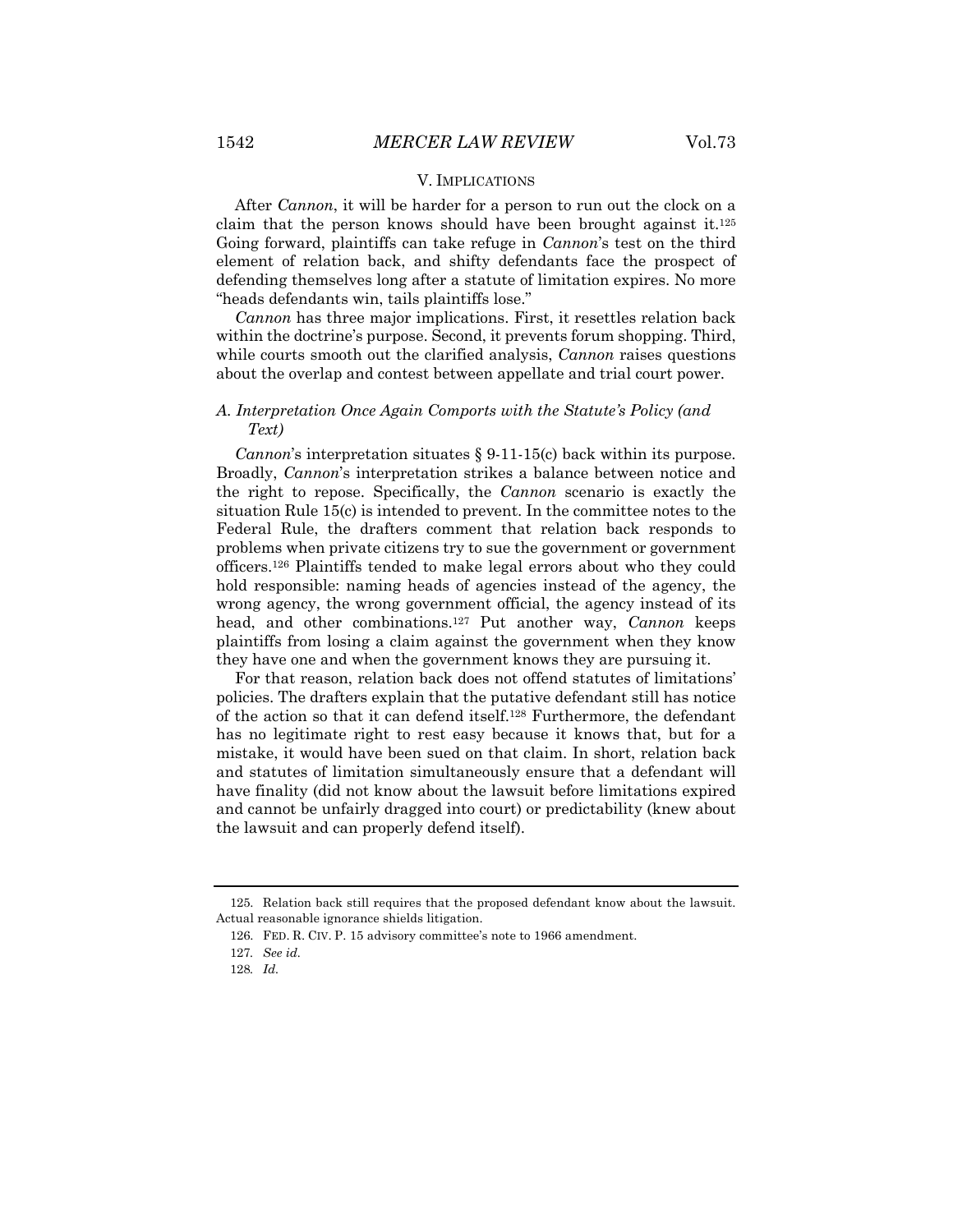Now, Georgia has recalibrated its relation back doctrine with the purpose of allowing a claim to proceed when the substituted defendant had notice anyway. Inconsistent analyses focusing on the plaintiff's knowledge missed the mark; relation back is a response to the defendant's awareness, not what the plaintiff could have done better. *Cannon*'s interpretation puts Georgia back on track to achieve fairness for plaintiffs when, previously, otherwise unprejudiced defendants have gotten off the hook.

#### *B. Preventing Forum Shopping*

Post-*Krupsk*i but pre-*Cannon*, cautious Georgia plaintiffs had reason to forum shop.129 Georgia's relation back doctrine was narrower and perhaps unpredictable if the court chose to consider the plaintiff's knowledge. Thus, plaintiffs had good reason to file in federal court when uncertain about the proper party.

For example, in government litigation plaintiffs face confusion as to which entity or official to name as a party. As *Cannon* demonstrates, suing the government meant wanting to be in a forum that held proposed defendants responsible, not letting them lurk in the shadows. Plaintiffs who asserted claims against government entities or officials had strong incentive to litigate in federal court, where they could count on a consistent analysis: they just needed to alert the proposed defendant about the action before the Rule 15(c) period expired.130 Now, however, the same procedural rules apply in both forums. State and federal courts are back to vertical uniformity.

#### *C. Contest Between Trial Court Discretion and Appellate Power*

Last, the appellate review process raises questions concerning the balance of power between trial and appellate courts in the interim period as *Cannon* becomes settled law.131 Will appellate courts reverse and render judgment in cases with which they do not agree, searching the record for evidentiary support, or will they reverse and remand for the trial court to make further findings and try again?

<sup>129.</sup> For the basic arguments opposing differences in the law between federal and state courts, see Erie R.R. Co. v. Tompkins, 304 U.S. 64, 73–77 (1938).

<sup>130.</sup> Federal courts follow the Federal Rules of Civil Procedure, not state procedural laws, when the two directly conflict. Hanna v. Plumer, 380 U.S. 460, 472 (1965); *see also*  Shady Grove Orthopedic Assocs., P.A. v. Allstate Ins. Co., 559 U.S. 393, 436 (2010) (Stevens, J., concurring).

<sup>131</sup>*. Cf. Farhat*, 227 Ga. App. at 202–03, 489 S.E.2d at 326 (remanding the case when the trial court applied the wrong statute to decide whether the claim related back).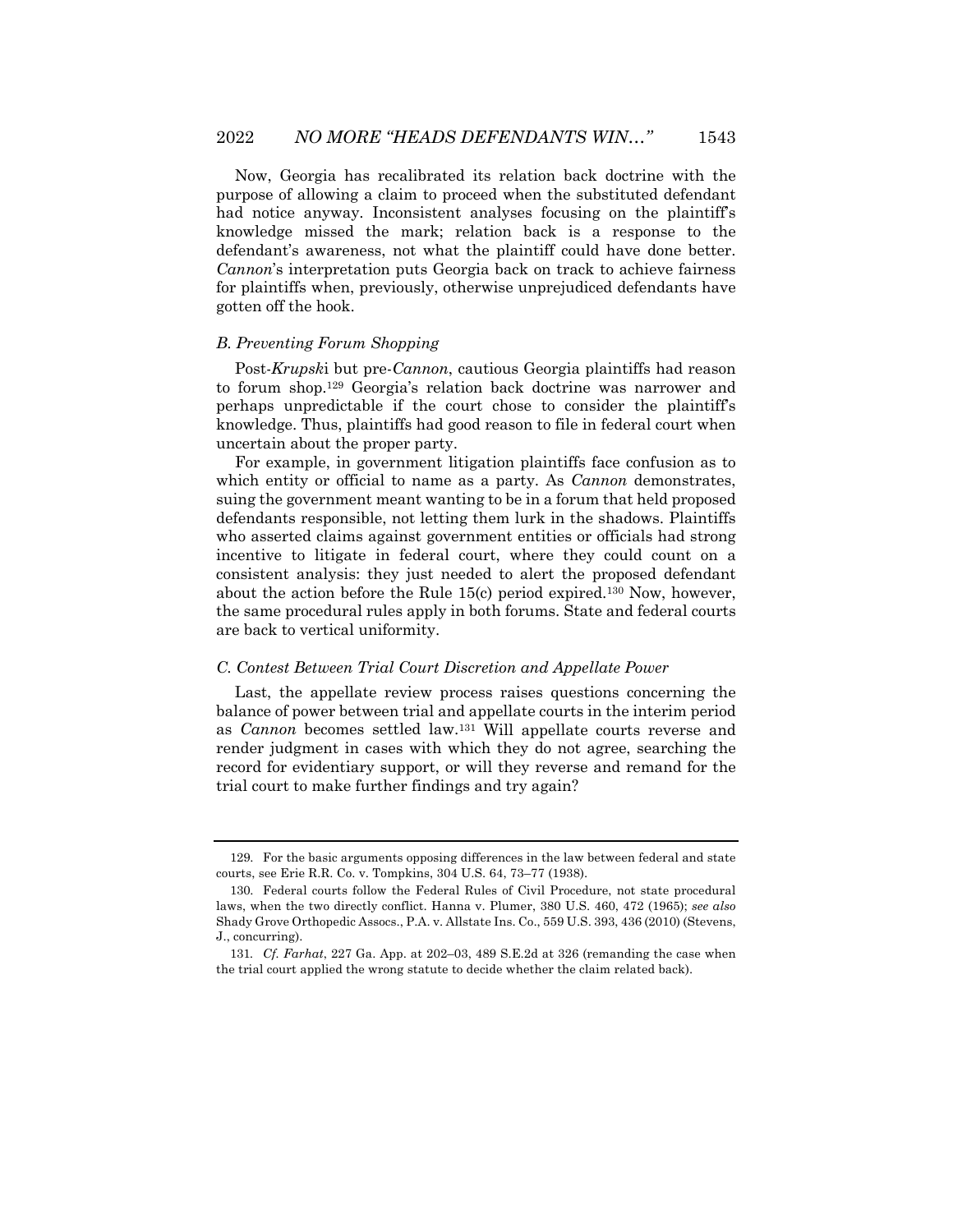One recent panel, *In re Ragas*,132 has already struggled with this issue, leaving the dissenting judge to expose what he argued was an overstep of appellate court power.133 Chief Judge Rickman, vehemently dissenting, asserted, "In its zeal to usurp the trial court's role as factfinder, the majority states that it is error to remand for further proceedings. That statement is not accurate."134 Appellate judges sometimes disagree on their institutional and procedural role to decide a

case, and that disagreement counts during *Cannon*'s transition period.135 Even in the present case, the Court of Appeals of Georgia, in its review of the Cannons' motion to substitute, decided to overturn the trial court's decision.136 Conversely, the Georgia Supreme Court was more cautious to decide the issue: the court remanded for the trial court's reconsideration. Indeed, in dicta, the court said that the record did not even allow an appellate court to render a decision; it lacked the power to act.137 It is uncertain how future appellate courts will navigate this balance of power. The Court of Appeals of Georgia seems willing to reverse decisions, whereas the Georgia Supreme Court wants to tread carefully alongside trial courts.

134*. Ragas,* 359 Ga. App. at 677, 859 S.E.2d at 833–34 (Rickman, J., dissenting)*.* The dissent goes on to argue that remand is the proper disposition when a trial court misapplies the evidentiary or factfinding standard, whereas the majority concludes that it has the authority to use the existing facts and apply the proper framework of analysis. *Id.* at 678, 859 S.E.2d at 834.

<sup>132.</sup> 359 Ga. App. 670, 859 S.E.2d 827 (2021).

<sup>133</sup>*. Id.* at 677, 859 S.E.2d at 833–34 (Rickman, J., dissenting). In 2002, the Georgia Supreme Court considered when to remand and when to render a decision, acknowledging the "inconsistent guidance" appellate courts face when considering whether to dispose of a case or remand for further proceedings after a trial court made a legal error on summary judgment—such as applying the wrong legal standard—but likely ended up at the correct conclusion anyway. City of Gainesville v. Dodd, 275 Ga. 834, 837, 573 S.E.2d 369, 371–72 (2002); *see also* McRae v. Hogan, 317 Ga. App. 813, 818, 732 S.E.2d 853, 858 (2012) ("Under these circumstances—where the trial court relied on an erroneous legal theory—we have discretion either to perform an independent *de novo* review of the record that was properly before the trial court in order to determine whether summary judgment was appropriate for another reason or to return the case to the trial court for further proceedings.") (emphasis added).

<sup>135.</sup> Historically, the court of appeals tended to err on the side of caution, and remand. *E.g.*, Benedek v. Bd. of Regents of Univ. Sys. of Georgia, 332 Ga. App. 573, 575, 774 S.E.2d 150, 152 (2015) (remanded for reconsideration where the trial court applied the wrong standard when deciding whether a claim in an amended complaint related back); Callaway v. Quinn, 347 Ga. App. 325, 329–30, 819 S.E.2d 493, 496 (2018). Notably, *Callaway* includes the same two judges who disagreed in *Ragas* over the appellate court's authority in situations like this.

<sup>136</sup>*. Cannon*, 353 Ga. App. at 296, 835 S.E.2d at 754.

<sup>137</sup>*. Cannon*, 310 Ga. at 737, 854 S.E.2d at 538–39.